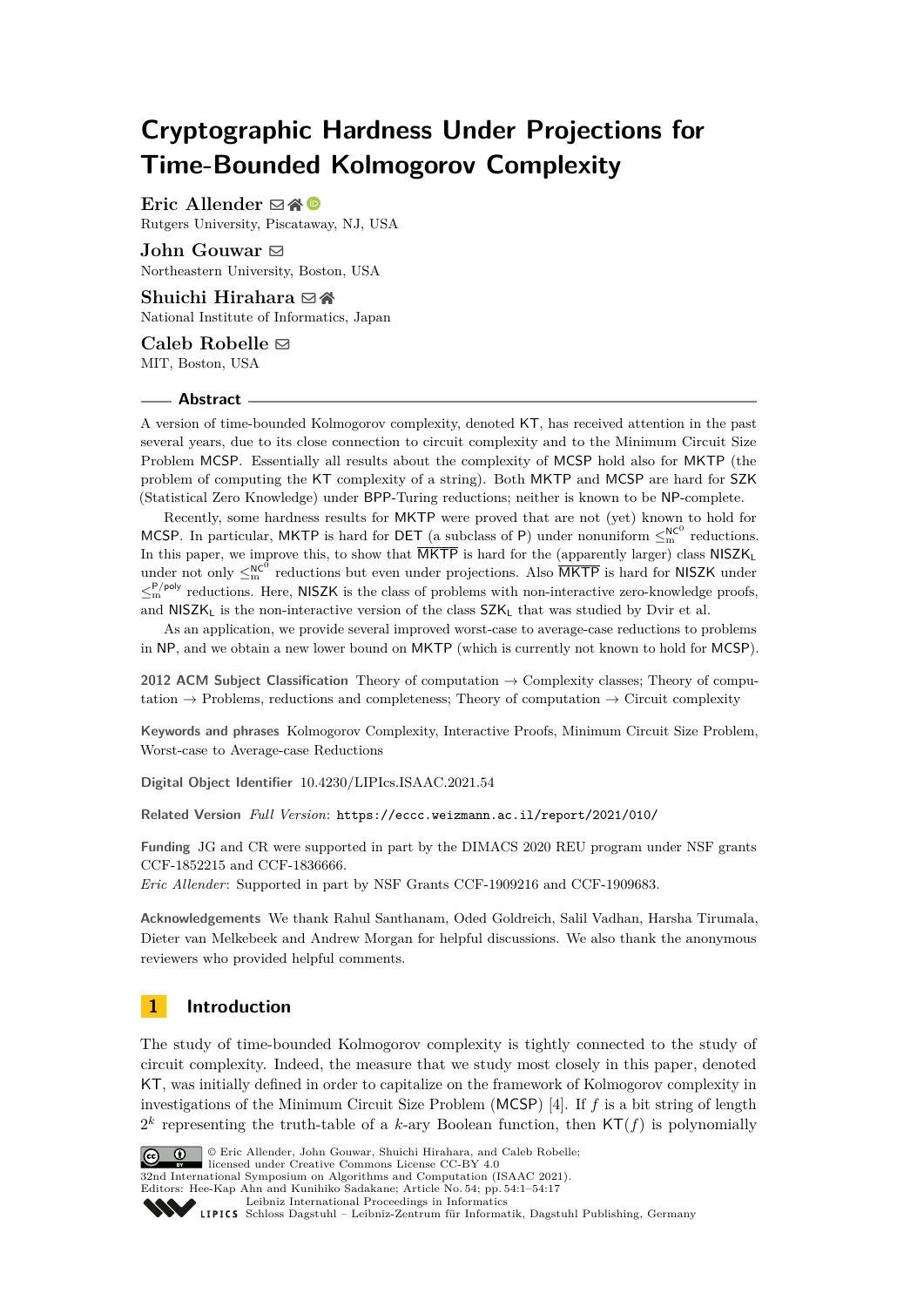#### **54:2 Cryptographic Hardness Under Projections for Kolmogorov Complexity**

related to the size of the smallest circuit computing *f*. Thus the problem of computing KT complexity (denoted MKTP) was initially viewed as a more-or-less equivalent encoding of MCSP, and it is still the case that all theorems that have been proved about the complexity of MCSP hold also for MKTP (such as those in [\[5,](#page-14-1) [9,](#page-14-2) [10,](#page-14-3) [17,](#page-15-0) [21–](#page-15-1)[24,](#page-15-2) [30,](#page-16-0) [31,](#page-16-1) [33,](#page-16-2) [34\]](#page-16-3)).

In recent years, however, a few hardness results were proved for MKTP that are not yet known to hold for MCSP [\[7,](#page-14-4) [8\]](#page-14-5). We believe that these results can be taken as an indication of what is likely to be true also for MCSP. The present work gives significantly improved hardness results for MKTP.

Reducibility and completeness are the most effective tools in the arsenal of complexity theory for giving evidence of intractability. However, it is not clear whether MCSP or MKTP is NP-complete; neither can be shown to be NP-complete – or even hard for ZPP – under the usual  $\leq^P_m$  reductions without first showing that  $EXP \neq ZPP$ , a long-standing open problem [\[17,](#page-15-0) [31\]](#page-16-1).

The strongest hardness results that have been proved thus far for MCSP and MKTP are that both are hard for SZK under BPP-Turing reductions [\[5\]](#page-14-1). SZK is the class of problems that have Statistical Zero Knowledge Interactive Proofs, and contains many problems of interest to cryptographers. Indeed, if MCSP (or MKTP) is in P/poly, then there are no cryptographically-secure one-way functions [\[26\]](#page-15-3).

Our main results involve improving the hardness results for MKTP, by reducing the number of queries from polynomially-many, to one. In the paragraphs that follow, we explain the sense in which we accomplish this goal. Along the way, we also obtain a new circuit lower bound for MKTP; it remains unknown whether this circuit lower bound also holds for MCSP.

SZK is not known to be contained in NP; until such a containment can be established, there is no hope of improving the BPP-Turing reduction of [\[5\]](#page-14-1) to a  $\leq^P_m$  reduction. But we come close in this paper. NISZK is the "non-interactive" subclass of SZK; it contains intractable problems if and only if  $SZK$  does [\[18\]](#page-15-4). We show that  $\overline{MKTP}$  is hard for NISZK under  $\leq^{\mathsf{P/poly}}_{m}$  reductions. (Thus, instead of asking many queries, as in [\[5\]](#page-14-1), a single query suffices.<sup>[1](#page-1-0)</sup>) Our proof also shows that MKTP is hard for NISZK under BPP reductions that ask only one query. Combined with [\[18\]](#page-15-4), this shows that MKTP is hard for SZK under *non-adaptive* BPP reductions, yielding a modest improvement over [\[5\]](#page-14-1); this has implications regarding the study of worst-case to average-case reductions. (See Section [1.1.](#page-2-0))

But  $\leq_m$ <sup>P/poly</sup> reductions are still quite powerful. There is great interest currently in proving lower bounds for MCSP, MKTP, and related problems such as MKtP (the problem of computing a different kind of time-bounded Kolmogorov complexity, due to Levin [\[28\]](#page-16-4)) on very limited classes of circuits and formulae, as part of the "hardness magnification" program. For instance, if modest lower bounds can be shown on the size required to compute MKtP on de Morgan formulae augmented with PARITY gates at the leaves, then EXP is not contained in non-uniform  $NC^1$  [\[32\]](#page-16-5). Also, there is great interest in finding lower bounds against a variety of other models, such as depth-three threshold gates, or circuits consisting of polynomial threshold gates [\[27\]](#page-15-5). If a lower bound is known against one of these limited classes of circuits for some problem *A* that is reducible to, say, MKTP or MKtP under  $\leq^{\mathsf{P/poly}}_{\mathsf{m}}$ reductions, it implies nothing about the complexity of MKTP or MKtP, since the circuitry involved in computing the reduction is much more powerful than the circuitry in the class of circuits for which the lower bound is known.

<span id="page-1-0"></span>Some readers may have mistakenly believed that we view our work as a step toward showing that MKTP (or MCSP) is hard for SZK under (uniform)  $\leq^P_m$  reductions. We do not. In fact, some of us doubt that hardness under uniform deterministic reductions holds.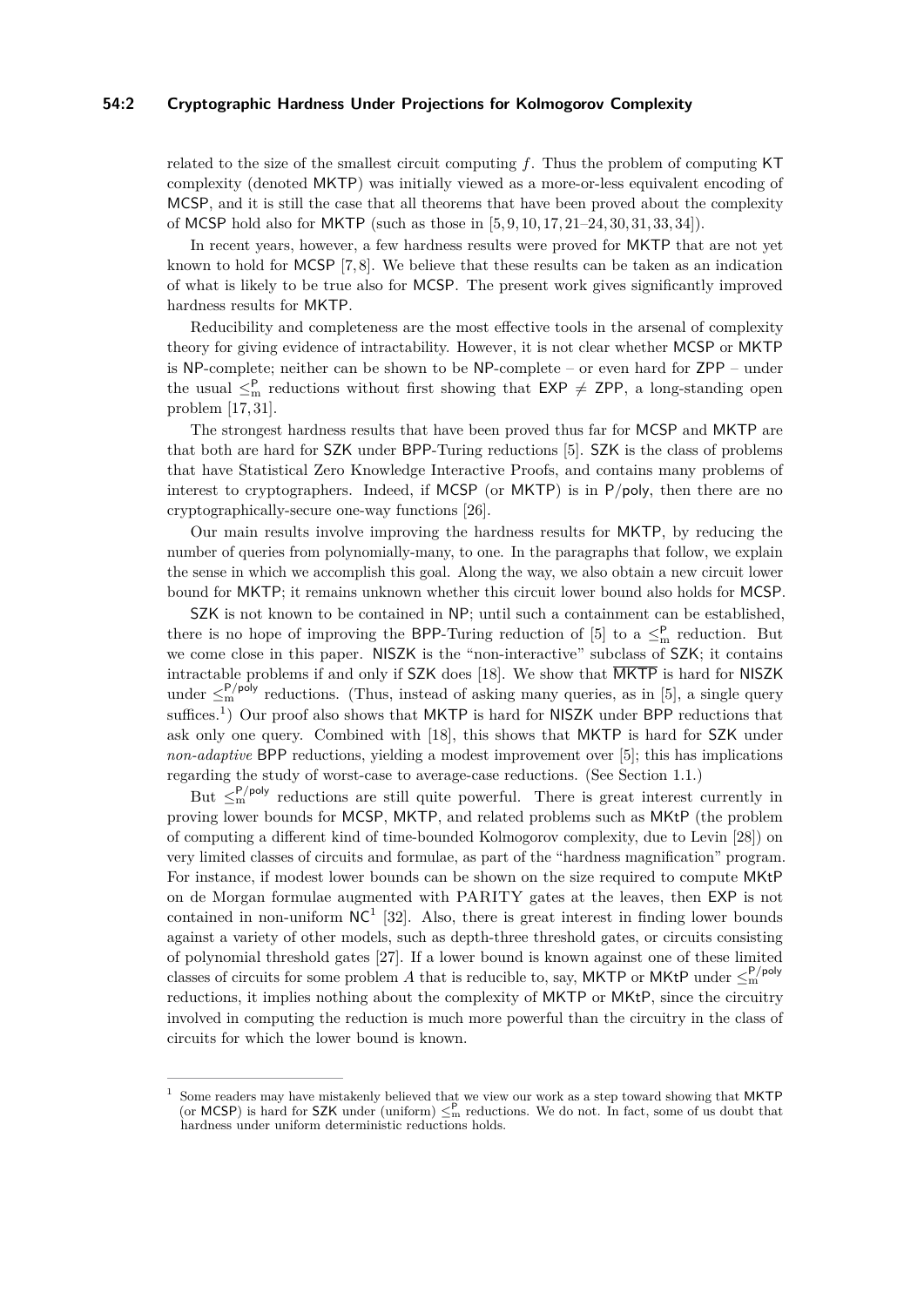Thus there is a great deal of interest in considering reductions that are much less powerful than  $\leq^{\mathsf{P}/\mathsf{poly}}_{m}$  reductions. For extremely weak (uniform) notions of reducibility (such as log-time reductions), it is known that MCSP and MKTP are *not* hard for any complexity class that contains the PARITY function [\[31\]](#page-16-1). However, this non-hardness result relies on uniformity; it was later shown that MKTP is hard for the complexity class DET under *nonuniform*  $\leq^{\mathsf{NC}^0}_{m}$  reductions [\[8\]](#page-14-5).

However, even  $\leq^{\mathsf{NC}^0}_{m}$  reductions are too powerful a tool, when one is interested in lower bounds against the classes of circuits discussed above, since they do not seem to be closed under  $\leq^{\mathsf{NC}^0}_{m}$  reductions. This motivates consideration of the most restrictive type of reduction that we will be considering: projections.

A projection is a reduction that is computed by a circuit consisting only of wires and NOT gates. Each output bit is either a constant, or is connected by a wire to a (possibly negated) input bit. All of the classes of circuits mentioned above (and – indeed – most conceivable classes of circuits) are closed under projections.

Prior to our work, the result of [\[8\]](#page-14-5) showing that MKTP is hard for DET under  $\leq^{\mathbb{NC}^0}_{m}$ reductions was improved, to show that MKTP is hard for DET even under projections [\[3\]](#page-14-6). Since DET is a subclass of P, this provides little ammunition when one is seeking to prove that MKTP is intractable. One of our main contributions is to show that MKTP is hard for  $NISZK<sub>L</sub>$  under projections. As a corollary, we obtain that MKTP cannot be computed by **THRESHOLD◦MAJORITY** circuits of size  $2^{n^o(1)}$ . This lower bound relies on the fact that MKTP is hard under projections.

The reader will not be familiar with  $NISZK_L$ ; this complexity class makes its first appearance in the literature here. It is the "non-interactive" counterpart to the complexity class  $SZK_L$  that was studied previously by Dvir et al. [\[15\]](#page-15-6), and was shown there to contain several important natural problems of interest to cryptographers (such as Discrete Log and Decisional Diffie-Hellman). NISZK<sub>L</sub> contains intractable problems if and only if SZK<sub>L</sub> does (see Section [2\)](#page-3-0). Thus, for the first time, we show that MKTP is hard under projections for a complexity class that is widely believed to contain intractable problems. Our hardness results carry over immediately to MKtP and to similar problems defined in terms of general Kolmogorov complexity; no hardness results under projections had been known previously for those problems. We present some complete problems for NISZK<sup>L</sup> and establish some other basic facts about this class in Section [4.](#page-9-0)

#### <span id="page-2-0"></span>**1.1 Average-Case Complexity**

Building on the techniques introduced in [\[20\]](#page-15-7), we are able to establish new insights regarding the relationship between worst-case and average-case complexity. In Theorem [35,](#page-13-0) capitalizing on the fact that essentially every circuit complexity class  $\mathcal C$  is closed under projections, we show that if NISZK<sub>L</sub> does not lie in  $OR \circ C$ , then there are problems A in NP that cannot be solved *in the average case* by errorless heuristics in C. For instance, if one were able to show that there is *any* problem NISZK<sup>L</sup> (including, but not limited to, some of the candidate one-way functions believed to reside there) that cannot be solved *in the worst case* by depth-four  $ACC^0$  circuits, it would follow that there are problems in NP that are hard-on-average for depth-three  $ACC^0$  circuits. Such conclusions would *not* follow if our reductions to MKTP had merely been computable in  $AC^0$  or  $NC^0$ .

We are also able to shed more light on worst-case to average-case reductions, in the form that they were studied by Bogdanov and Trevisan [\[14\]](#page-15-8). Bogdanov and Trevisan showed that there were severe limits on the complexity of problems whose worst-case complexity could be reduced to the average-case complexity of problems in NP via *non-adaptive* reductions; all such problems lie in NP/poly ∩ coNP/poly. But it was not known how large this class of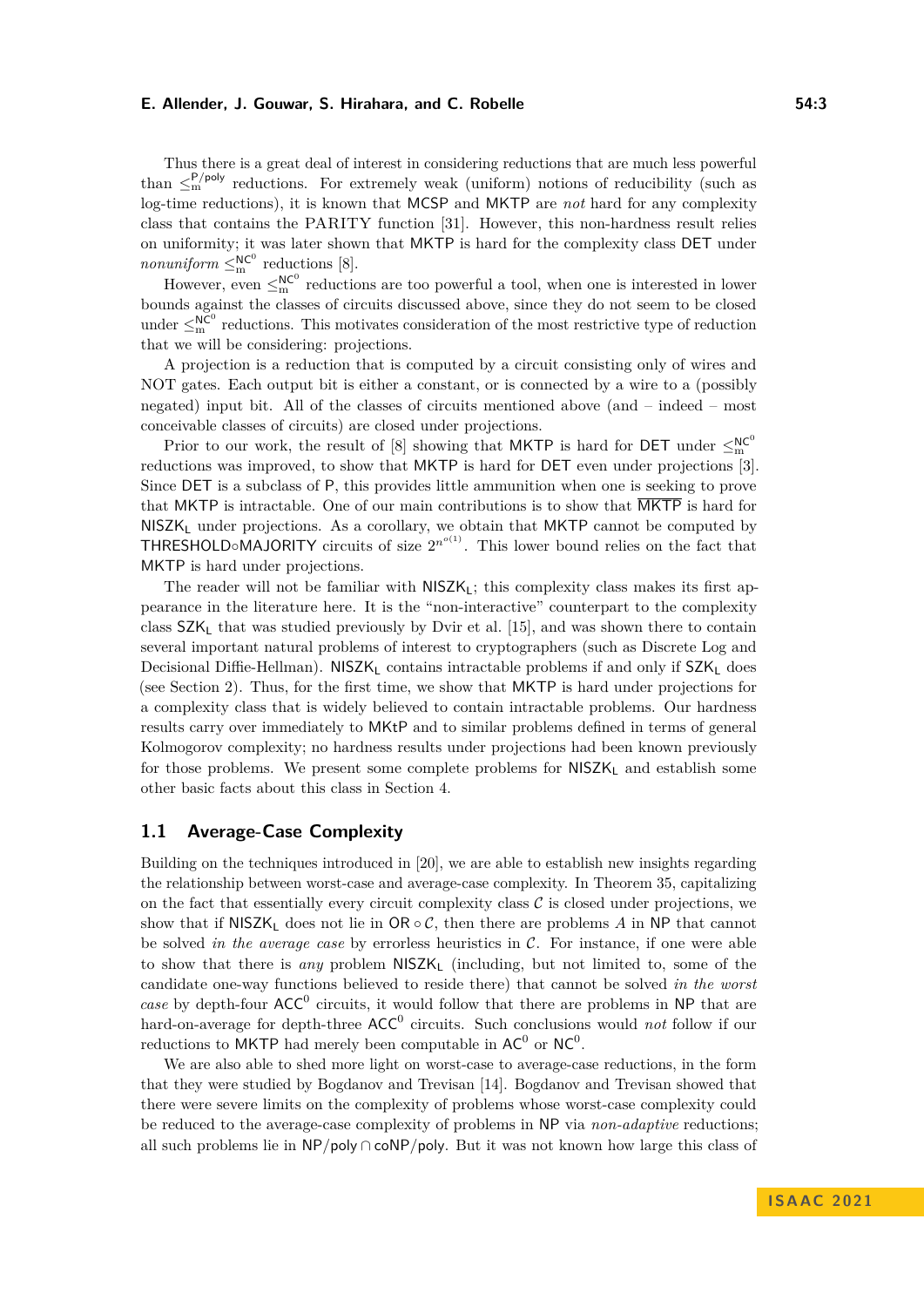#### **54:4 Cryptographic Hardness Under Projections for Kolmogorov Complexity**

problems could be. Hirahara showed that every problem in SZK has an *adaptive* worst-case to average-case reduction to a problem in NP [\[20\]](#page-15-7), but the upper bound of NP/poly∩coNP/poly proved by Bogdanov and Trevisan does not apply for adaptive reductions. As a consequence of our Corollary [17,](#page-8-0) showing that MKTP is hard for SZK under nonadaptive BPP reductions, we are able to show (in Corollary [37\)](#page-13-1) that the class identified by Bogdanov and Trevisan lies in the narrow range between SZK and NP/poly ∩ coNP/poly.

▶ Remark. This is an illustration of the utility of studying MKTP, as an example of a theorem that does not explicitly mention MKTP or MCSP, but which was proved via the study of MKTP. No such argument based on MCSP is known. We believe that MKTP can in fact be viewed as a *particularly convenient* formulation of MCSP, since (a) KT complexity is closely related to circuit size, (b) essentially all theorems known to hold for MCSP also hold for MKTP, (c) some arguments that one might intend to formulate in terms of MCSP elude current approaches, but can instead be successfully carried through by use of MKTP. Furthermore, theorems proved for MKTP may serve as an indication of what is likely to be true for MCSP as well.

The rest of the paper is organized as follows: Our  $\leq^{\mathsf{P/poly}}_{m}$ -hardness theorem for MKTP is proved in Section [3.](#page-6-0) Then, after establishing some basic facts about  $NISZK_L$  in Section [4,](#page-9-0) in Section [5](#page-11-0) we show that  $\overline{MKTP}$  is hard for  $NISZK_L$  under projections. We present applications of our reductions and implications for average-case complexity in Section [6.](#page-12-0)

Due to space limitations, some proofs have been omitted from the version of this work that appears in the ISAAC proceedings. The interested reader is encouraged to consult [\[6\]](#page-14-7) for complete details.

#### <span id="page-3-0"></span>**2 Preliminaries**

### **2.1 Complexity Classes and Reducibilities**

We assume familiarity with the complexity classes P, NP, L, BPP, and P/poly. We also make use of the circuit complexity classes  $AC^0$  and  $NC^0$ . For the purposes of this paper,  $AC^0$  can be understood as the set of problems for which there is a family of circuits  $\{C_n : n \in \mathbb{N}\}\$ with unbounded-fan-in AND and OR gates (and NOT gates of fan-in 1) of polynomial size and constant depth.  $NC^0$  is defined similarly, but with AND and OR gates of bounded fan-in (and thus each output bit depends on only a constant number of bits of the input). We deal primarily with the "nonuniform" versions of these complexity classes (which means that the mapping  $n \mapsto C_n$  need not be computable).

*Branching programs* are a circuit-like model of computation that can be used to characterize logspace computation. A *branching program* is a directed acyclic graph with a single source and two sinks labeled 1 and 0, respectively. Each non-sink node in the graph is labeled with a variable in  $\{x_1, \ldots, x_n\}$  and has two edges leading out of it: one labeled 1 and one labeled 0. A branching program computes a Boolean function *f* on input  $x = x_1 \ldots x_n$  by first placing a pebble on the source node. At any time when the pebble is on a node *v* labeled  $x_i$ , the pebble is moved to the (unique) vertex *u* that is reached by the edge labeled 1 if  $x_i = 1$ (or by the edge labeled 0 if  $x_i = 0$ ). If the pebble eventually reaches the sink labeled *b*, then  $f(x) = b$ . Branching programs can also be used to compute functions  $f: \{0,1\}^m \to \{0,1\}^n$ , by concatenating *n* branching programs  $p_1, \ldots, p_n$ , where  $p_i$  computes the function  $f_i(x) =$ the *i*-th bit of  $f(x)$ . For more information on the definitions, backgrounds, and nuances of these complexity classes, circuits, and branching programs, see the text by Vollmer [\[35\]](#page-16-6).

A *promise problem* Π is a pair of disjoint sets (Π*Y ES,* Π*NO*). A *solution* to a promise problem is any set *A* such that  $\Pi_{YES} \subseteq A$  and  $\Pi_{NO} \subseteq \overline{A}$ . A *don't-care instance* of  $\Pi$  is any string that is not in  $\Pi_{YES} \cup \Pi_{NO}$ . A *language A* can be viewed as a promise problem that has no don't-care instances.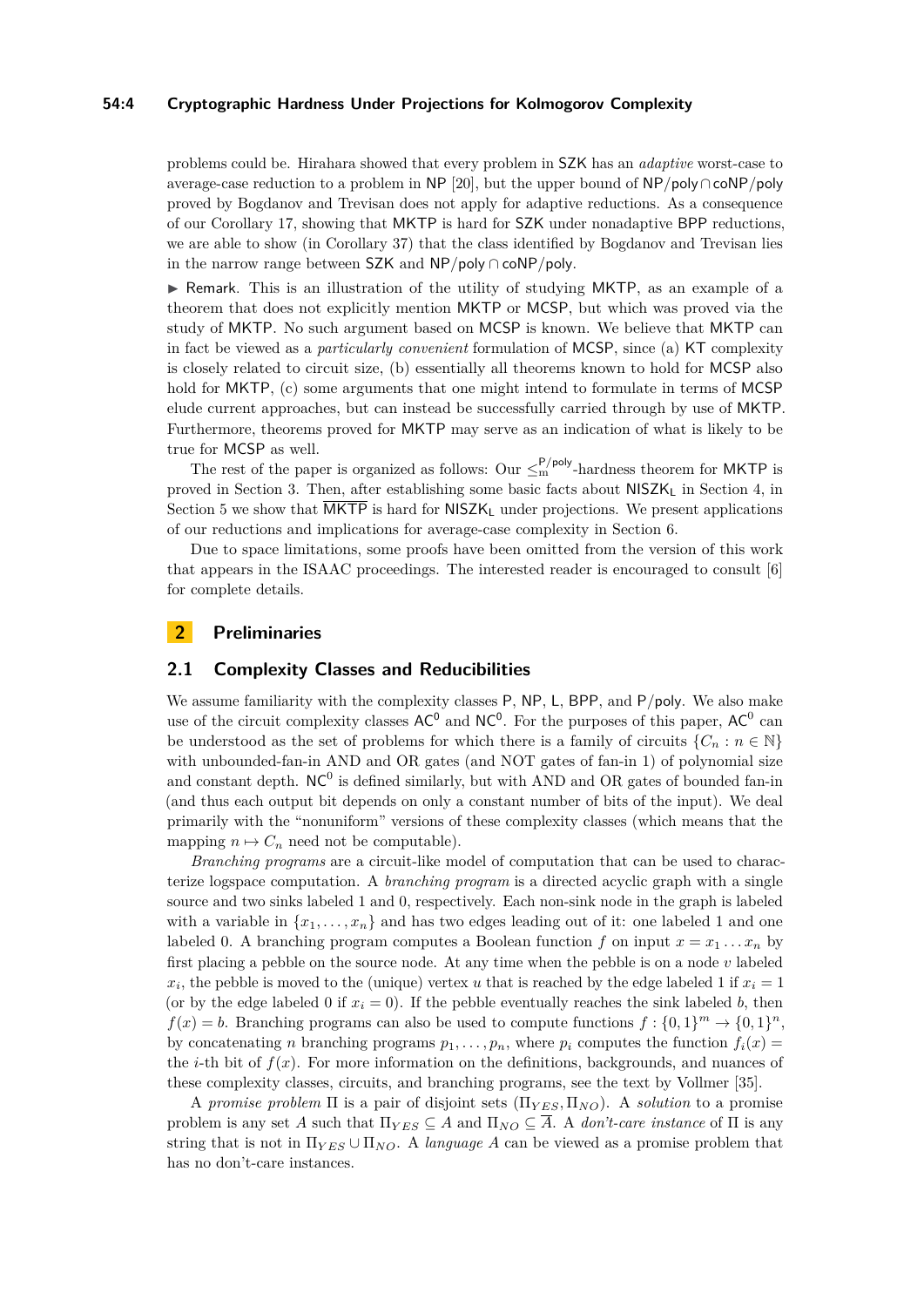Given any class  $C$  of functions, there is an associated notion of *m-reducibility* or *many-one reducibility*: For two languages *A* and *B*, we say that  $A \leq_m^{\mathcal{C}} B$  if there is a function *f* in C such that  $x \in A$  iff  $f(x) \in B$ . This notion of reducibility extends naturally to promise problems, mapping yes-instances to yes-instances, and no-instances to no-instances. The most familiar notion of m-reducibility is Karp reducibility:  $\leq^P_m$ ; NP-completeness is most commonly defined in terms of Karp reducibility. However, in this paper, we will frequently be reducing problems that are not known to reside in NP to MKTP, which does lie in NP. Thus it is clear that a more powerful notion of reducibility is required. Some of our results are most conveniently stated in terms of  $\leq^{\mathsf{P/poly}}_{m}$  reductions (i.e., reductions computed by nonuniform polynomial-size circuits). We also consider restrictions of  $\leq^{\mathsf{P/poly}}_{m}$  reductions, computed by nonuniform  $AC^0$  and  $NC^0$  circuits:  $\leq^{\text{AC}^0}_{m}$  and  $\leq^{\text{NC}^0}_{m}$ . Finally we also consider *projections* ( $\leq^{\text{proj}}_{m}$ ), which are functions computed by  $NC^{0}$  circuits that have only NOT gates. That is, in a projection, each output bit is either a constant 0 or 1, or is connected by a wire to an input bit or its negation.

We will also make reference to various types of *Turing reducibility*, which are defined in terms of oracle Turing machines, or in terms of circuit families that are augmented with "oracle gates". For instance, we say that  $A \leq_T^{BPP} B$  if there is a probabilistic polynomial time oracle Turing machine *M* with oracle *B* that accepts every  $x \in A$  with probability  $\frac{2}{3}$  and rejects every  $x \in \overline{A}$  with probability  $\frac{2}{3}$ . Note that the computation tree of such a BPP-Turing reduction can contain an exponential number of queries to different elements of *B*. Just as  $BPP \subseteq P/poly$ , it also holds that  $A \leq_T^{BPP} B$  implies  $A \leq_T^{P/poly} B$ . Thus, on any input *x*, the circuit computing the P/poly-Turing reduction queries only a polynomial number of elements of *B*. It was shown in [\[5\]](#page-14-1) that every problem in SZK (that is, every problem with a statistical zero knowledge proof system) is  $\leq_T^{BPP}$ -reducible (and hence  $\leq_T^{P/poly}$  $T<sub>T</sub><sup>Poby</sup>$ -reducible) to MCSP and to MKTP. The question of interest to us here is: Is it necessary to ask so many queries? What can we do if we ask only one query? What can be reduced to MKTP via a  $\leq^{\mathsf{P/poly}}_{\mathsf{m}}$ reduction?

The complexity class with which we are primarily concerned in this paper is the class of problems that have non-interactive statistical zero knowledge proof systems: NISZK. NISZK was originally defined and studied by Blum et al. [\[13\]](#page-15-9). The definition below (in terms of promise problems) is due to Goldreich et al. [\[18\]](#page-15-4).

<span id="page-4-0"></span>▶ **Definition 1.** *A* non-interactive statistical zero-knowledge proof system *for a promise problem* Π *is defined by a triple of probabilistic machines P, V , and S, where V and S are polynomial-time and P is computationally unbounded, and a polynomial r*(*n*) *(which will give the size of the random reference string*  $\sigma$ *), such that:* 

- **1.** *(Completeness)* For all  $x \in \Pi_{YES}$ , the probability that  $V(x, \sigma, P(x, \sigma))$  accepts is at least  $1 - 2^{-|x|}$ .
- **2.** *(Soundness)* For all  $x \in \Pi_{NO}$ *, the probability that*  $V(x, \sigma, P(x, \sigma))$  *accepts is at most*  $2^{-|x|}$ .
- **3.** *(Zero Knowledge) For all*  $x \in \Pi_{YES}$ *, the statistical distance between the following two distributions bounded by*  $1/\beta(|x|)$ 
	- **a.** *Choose*  $\sigma$  *uniformly from*  $\{0,1\}^{r(|x|)}$ *, sample p from*  $P(x,\sigma)$ *, and output*  $(p,\sigma)$ *.*
	- **b.** *S(x) (where the coins for S are chosen uniformly at random.)*

*where β*(*n*) *is superpolynomial, and the probabilities in Conditions 1 and 2 are taken over the random coins of V and P*, *and the choice of*  $\sigma$  *uniformly from*  $\{0,1\}^{r(n)}$ *.* 

NISZK *is the class of promise problems for which there is a non-interactive statistical zero knowledge proof system.*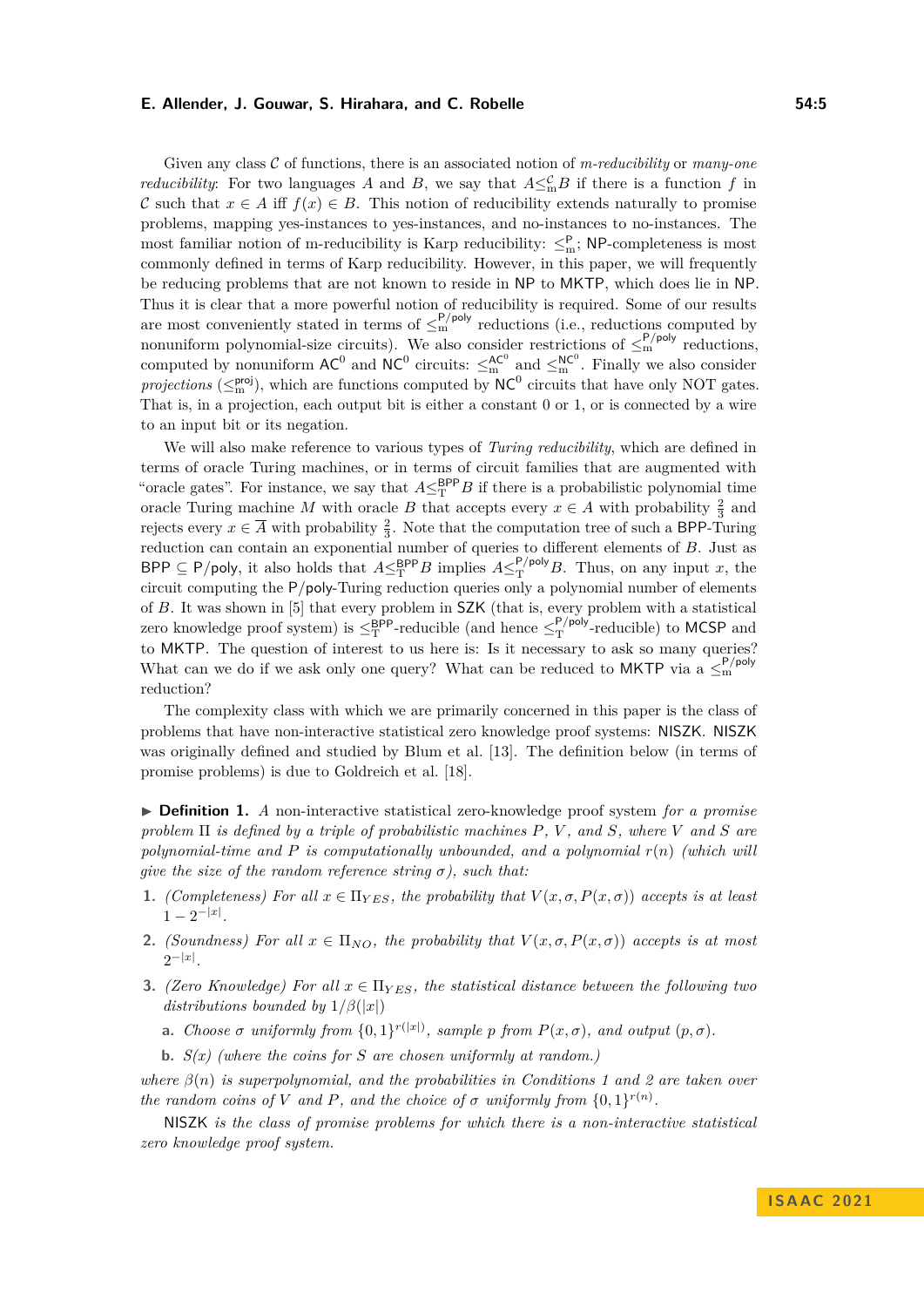#### **54:6 Cryptographic Hardness Under Projections for Kolmogorov Complexity**

NISZK is not known to be closed under complementation; co-NISZK is defined as the class of promise problems  $\Pi = (\Pi_{YES}, \Pi_{NO})$  such that  $(\Pi_{NO}, \Pi_{YES})$  is in NISZK. It is known that  $SZK = NISZK$  iff  $NISZK = co-NISZK$ , and that every promise problem in SZK efficiently (and non-adaptively) Turing-reduces to a problem in NISZK [\[18\]](#page-15-4). Thus NISZK contains intractable problems if and only if SZK does.

A subclass of SZK, which we will denote by SZKL, in which the verifier *V* and simulator *S* are restricted to being logspace machines, was defined and studied by Dvir et al. [\[15\]](#page-15-6). Among other things, they showed that many of the important natural problems in SZK lie in SZKL, including Graph Isomorphism, Quadratic Residuosity, Discrete Log, and Decisional Diffie-Helman. The non-interactive version of  $SZK_L$ , which we denote by  $NISZK_L$ , has not been studied previously, but it figures prominently in our results.

▶ **Definition 2.** *The formal definition of* NISZK<sup>L</sup> *is obtained by replacing each occurrence of "polynomial-time" in Definition [1](#page-4-0) with "logspace". (It is important to note that, in this model, the logspace-bounded verifier V and simulator S are allowed two-way access to the reference string σ and to their polynomially-long sequences of probabilistic coin flips.)*

The reduction presented in [\[18\]](#page-15-4) carries over directly to the logspace setting, showing that  $NISZK<sub>L</sub>$  contains intractable problems if and only if  $SZK<sub>L</sub>$  does. In particular, we have:

<span id="page-5-0"></span>▶ **Proposition 3.** Every promise problem in SZK<sub>L</sub> is non-adaptively AC<sup>0</sup>-Turing-reducible to *a problem in* NISZK<sub>1</sub>.



**Figure 1** Diagram showing the classes NISZK, co-NISZK, and SZK. The shaded oval represents NP. Every problem in co-NISZK is  $\leq_n^{P/poly}$ -reducible to MKTP.

# **2.2 KT Complexity**

The measure KT was defined in [\[4\]](#page-14-0). We provide a reproduction of that definition below.

 $\blacktriangleright$  **Definition 4** (KT). Let *U* be a universal Turing machine. For each string x, define  $KT_U(x)$ *to be*

 $\min\{|d| + T : (\forall \sigma \in \{0, 1, *\}) \ (\forall i \leq |x| + 1) \ U^d(i, \sigma) \text{ accepts in } T \text{ steps iff } x_i = \sigma\}$ 

*We define*  $x_i = *$  *if*  $i > |x|$ *; thus, for*  $i = |x| + 1$  *the machine accepts iff*  $\sigma = *$ *. The notation U d indicates that the machine U has random access to the description d.*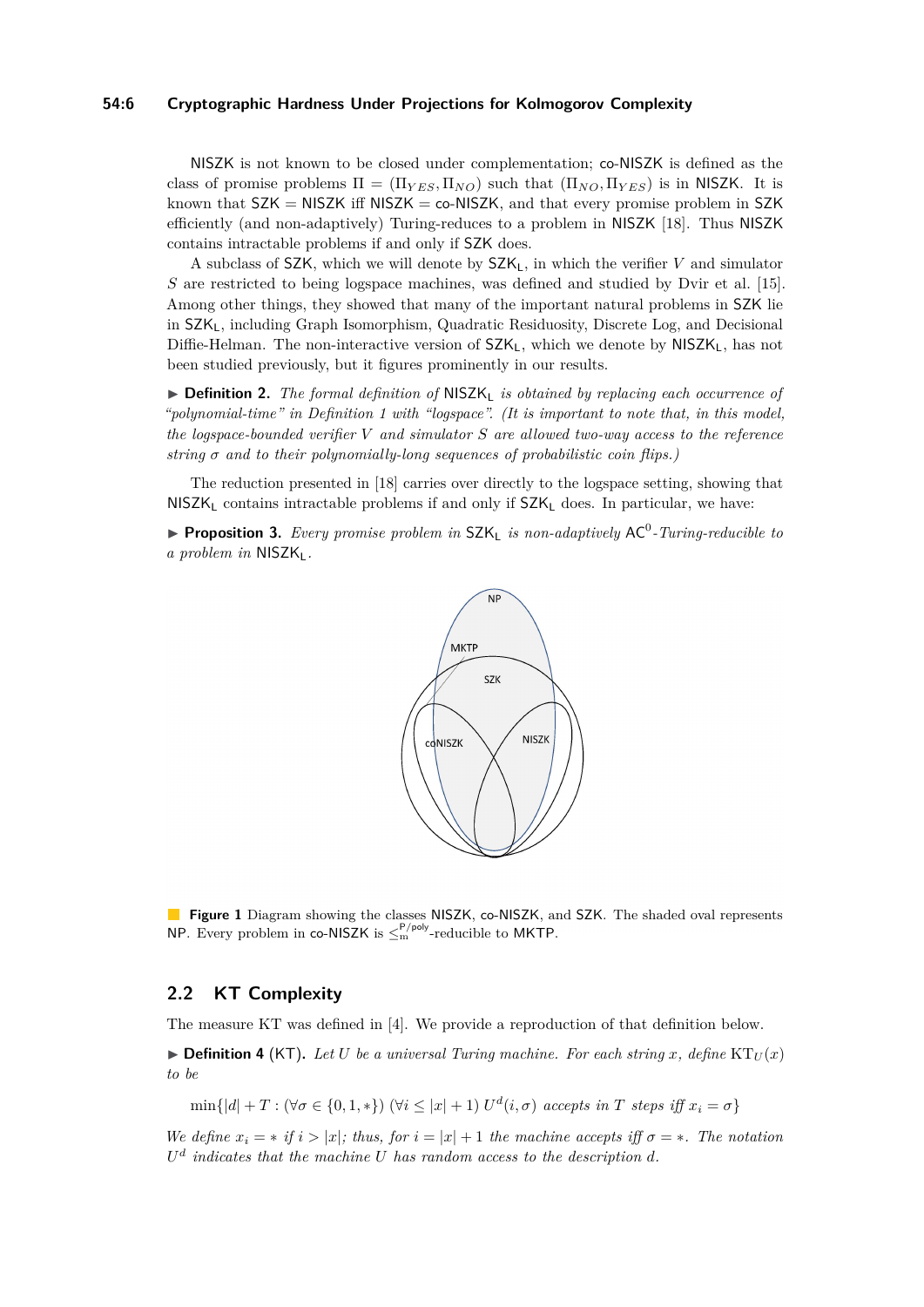To understand the motivation for this definition, see [\[4\]](#page-14-0). Briefly: KT is a version of timebounded Kolmogorov complexity that (in contrast to other notions of resource-bounded Kolmogorov complexity that have been considered) is polynomially-related to circuit complexity. The minimum KT problem, henceforth MKTP, is defined below.

▶ **Definition 5** (MKTP). *Suppose*  $y \in \{0,1\}^n$  *and*  $\theta \in \mathbb{N} \setminus \{0\}$ *, then* 

 $MKTP = \{(y, \theta) | KT(y) < \theta\}.$ 

*In this paper when we view* MKTP *as a promise problem, yes-instances will be considered those that are in the language, and no-instances those that are not in the language.*

# <span id="page-6-0"></span>**3 MKTP is Hard For NISZK**

In this section, we prove our first hardness result for MKTP; MKTP is hard for co-NISZK under  $\leq_n^{P/poly}$  reductions. In order to prove hardness, it suffices to provide a reduction from the *entropy approximation* problem: EA, which is known to be complete for NISZK under  $\leq^{\mathsf{P}}_{m}$  reductions [\[18\]](#page-15-4).

**• Definition 6** (Promise-EA). Let a circuit  $C: \{0,1\}^m \to \{0,1\}^n$  represent a probability distribution *X* on  $\{0,1\}^n$  induced by the uniform distribution on  $\{0,1\}^m$ . We define Promise-EA *to be the promise problem*

 $EA_{YES} = \{(C, k) | H(X) > k+1\}$  $EA_{NO}$  = { $(C, k) | H(X) < k - 1$ }

*where*  $H(X)$  *denotes the entropy of*  $X$ *.* 

We will make use of some machinery that was developed in [\[7\]](#page-14-4), in order to relate the entropy of a distribution to the KT complexity of samples taken from the distribution. However, these tools are only useful when applied to distributions that are sufficiently "flat". The next subsection provides the necessary tools to "flatten" a distribution.

### **3.1 Flat Distributions**

A distribution is considered *flat* if it is uniform on its support. Goldreich et al. [\[18\]](#page-15-4) formalized a relaxed notion of flatness, termed ∆-flatness, which relies on the concept of ∆-typical elements. The definitions of both concepts follow:

▶ **Definition 7** (∆-typical elements)**.** *Suppose X is a distribution with element x in its support. We say that*  $x$  *is*  $\Delta$ *-typical if,* 

 $2^{-\Delta} \cdot 2^{-H(X)} < \Pr[X = x] < 2^{\Delta} \cdot 2^{-H(X)}$ .

▶ **Definition 8** (∆-flatness)**.** *Suppose X is a distribution. We say that X is* ∆*-flat if for every*  $t > 0$  the probability that an element of the support, *x*, is  $t \cdot \Delta$ -typical is at least  $1 - 2^{-t^2 + 1}$ .

▶ **Lemma 9** (Flattening Lemma, [\[18\]](#page-15-4)). *Suppose X is a distribution such that for all x in its support*  $Pr[X = x] \geq 2^{-m}$ *. Then*  $X^k$  *is*  $(\sqrt{k} \cdot m)$ *-flat.* 

Observe that if *X* is a distribution represented by a circuit  $C: \{0,1\}^m \to \{0,1\}^n$ , then the hypothesis of the Flattening Lemma holds for *m*. Note also that, for any distribution *X*,  $H(X^k) = k \cdot H(X)$ . Thus the entropy of the distribution  $X^k$  grows linearly with respect to *k*, while the deviation from flatness diminishes much more rapidly with respect to *k*.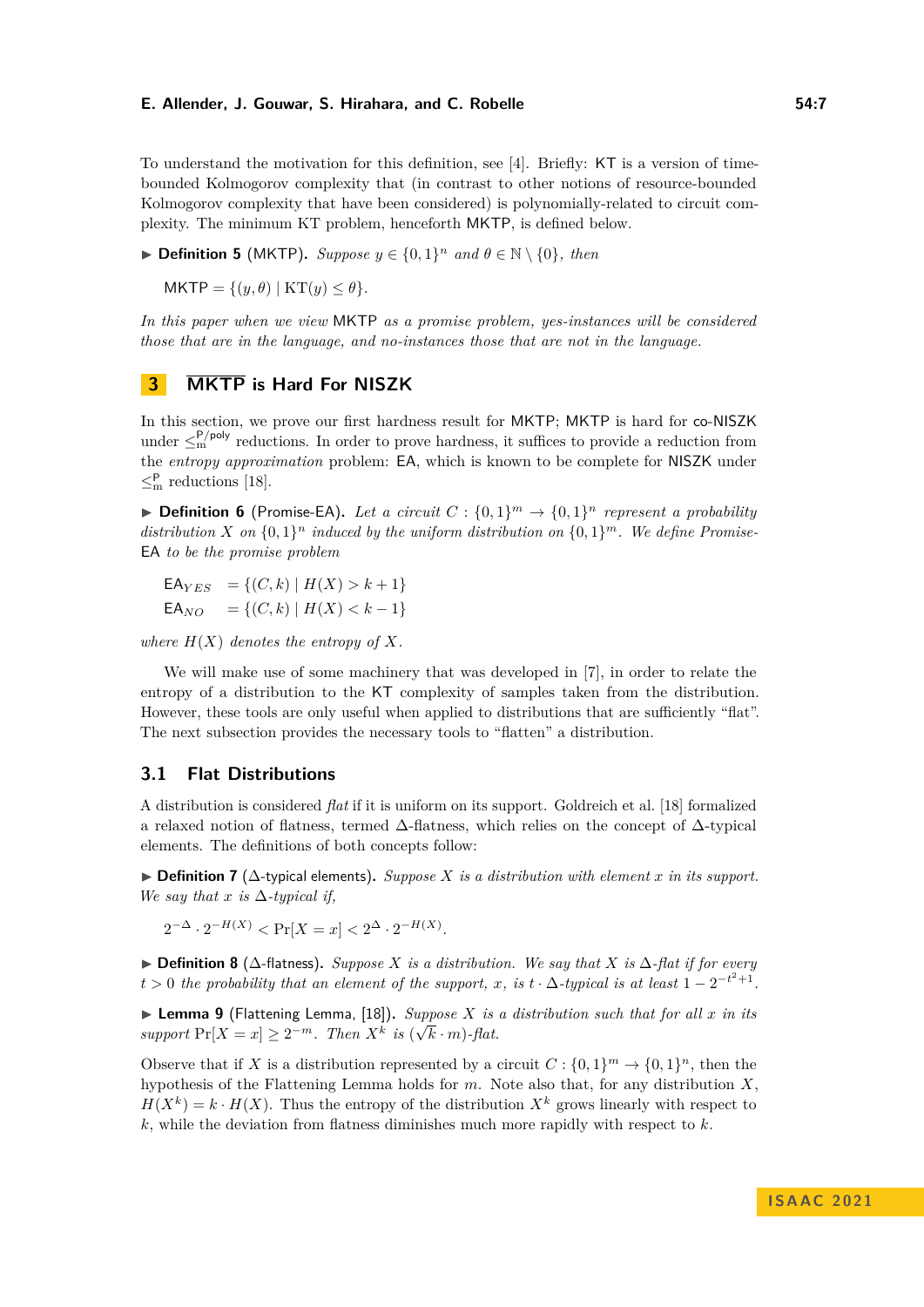#### **54:8 Cryptographic Hardness Under Projections for Kolmogorov Complexity**

# **3.2 Encoding and Blocking**

The *Encoding Lemma* is the primary tool that was developed in [\[7\]](#page-14-4) to give short descriptions of samples from a given distribution. Below, we give a precise statement of the version of the Encoding Lemma that is stated informally as Remark 4.3 of [\[7\]](#page-14-4). (Although the statement there is informal, the proof of the Encoding Lemma that is given there does yield our Lemma [11.](#page-7-0)) First, we need to define Λ-encodings.

 $\triangleright$  **Definition 10** ( $\Lambda$ -encodings). Let  $R : S \to T$  be a random variable that induces a distribution *X. The*  $\Lambda$ -heavy *elements of T* are those elements  $\lambda$  such that  $\Pr[X = \lambda] > 1/2^{\Lambda}$ . A  $\Lambda$ *encoding of R is given by a mapping*  $D : [N] \rightarrow S$  *such that for every*  $\Lambda$ -heavy element *λ, there exists*  $i \in [N]$  *such that*  $R(D(i)) = \lambda$ *. We refer to*  $\lceil log(N) \rceil$  *as the length of the encoding. The function D is also called the* decoder *for the encoding.*

<span id="page-7-0"></span> $\blacktriangleright$  **Lemma 11** (Encoding Lemma). [\[7,](#page-14-4) Lemma 4.1] Consider an ensemble  $\{R_x\}$  of random  $variables that sample distributions on strings of some length  $\text{poly}_1(|x|)$ , where there are$ *circuits*  $C_x$  *of size*  $poly_2(|x|)$  *representing each*  $R_x$ *. Then there is a polynomial*  $poly_3$  *such that, for every integer*  $\Lambda$ *, each*  $R_x$  *has a*  $\Lambda$ *-encoding of length*  $\Lambda$  + log( $\Lambda$ ) +  $O(1)$  *that is decodable by circuits of size*  $\text{poly}_3(|x|)$ *.* 

By itself, the Encoding Lemma says nothing about KT complexity. The other important ingredient in the toolbox developed in [\[7\]](#page-14-4) is the *Blocking Lemma*, which refers to the process of chopping a string into blocks. Let *y* be a string of length *tn*, which we think of as being the concatenation of *t* samples  $y_i$  of a distribution *X* on strings of length *n*. Thus  $y = y_1 \ldots y_t$ . Let  $r = \lceil t/b \rceil$ . Equivalently, we consider *y* to be equal to  $z_1 \ldots z_r$  where each  $z_i$  is a string of length *bn* sampled according to  $X^b$ . (In the case when |*y*| is not a multiple of *b*,  $z_r$  is shorter; this does not affect the analysis. We call the strings  $z_i$  the *blocks* of  $y_i$ .)

 $\blacktriangleright$  **Lemma 12** (Blocking Lemma). [\[7,](#page-14-4) Lemma 3.3] Let  $\{T_x\}$  be an ensemble of sets of strings *such that all strings in*  $T_x$  *have the same length* poly(|*x*|)*. Suppose that for each*  $x \in \{0,1\}^*$ *and for each*  $b \in \mathbb{N}$  *there is an integer*  $\Lambda_b$  *and a random variable*  $R_{x,b}$  *whose image contains*  $(T_x)^b$ , and such that  $R_{x,b}$  is computable by a circuit of size poly $(|x|, b)$  and has a  $\Lambda_b$ -encoding *of length*  $s'(x, b)$  *decodable by a circuit of size* poly $(|x|, b)$ *. Then there are constants*  $c_1$  *and*  $c_2$  *so that, for every constant*  $\alpha > 0$ *, every*  $t \in \mathbb{N}$ *, every sufficiently large x, and every*  $\lceil t^{\alpha} \rceil$ -suitable  $y \in (T_x)^t$ ,

 $KT(y) \leq t^{1-\alpha} \cdot s'(x, \lceil t^{\alpha} \rceil) + t^{\alpha \cdot c_1} \cdot |x|^{c_2}.$ 

*Here, we say that*  $y \in (T_x)^t$  *is b-suitable if each block of y (of length bn) is*  $\Lambda_b$ -*heavy.* 

With the Encoding and Blocking Lemmas in hand, we can now show how to give upper and lower bounds on the KT complexity of concatenated samples from a distribution. The following lemma gives the upper bound.

<span id="page-7-1"></span>**Example 13.** Suppose *X* is a distribution sampled by a circuit  $C_x$ :  $\{0,1\}^m \rightarrow \{0,1\}^n$  of *size polynomial in*  $|x|$ *. For every polynomial*  $w = w(|x|)$  *with*  $|x| \leq w$ *, there exist constants*  $c_0$ *, c<sub>2</sub>, and*  $\alpha_0$  *such that for every sufficiently large polynomial t and for all large x, if y is the concatenation of t samples from X, then with probability at least*  $(1 - 1/2^{2|x|})$ *,* 

$$
KT(y) \le tH(X) + w m(t^{1-\alpha_0/2}) + t^{1-\alpha_0}|x|^{c_0+c_2}
$$

<span id="page-7-2"></span>We now turn to a lower bound on KT(*y*).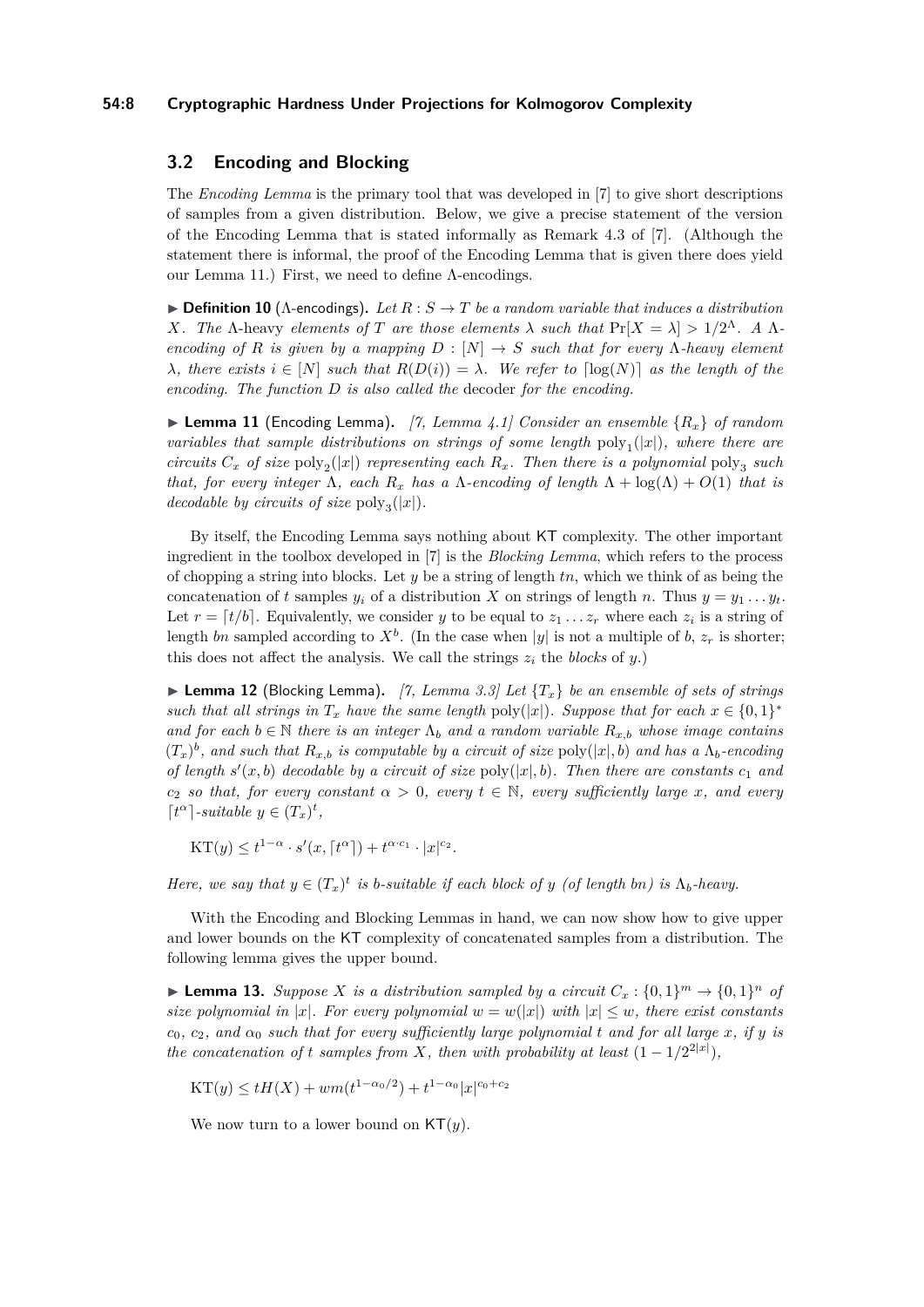$\blacktriangleright$  **Lemma 14.** Let poly(|x|) denote some fixed polynomial in |x|*,* and let  $\alpha_0$  be such that  $0 < \alpha_0$  $\alpha_0 < 1/2$ . For all large *x*, if *X* is a distribution sampled by a circuit  $C_x : \{0,1\}^m \to \{0,1\}^n$ *of polynomial size, then it holds that for every w and every*  $t > w<sup>4</sup>$ , *if y is sampled from*  $X<sup>t</sup>$ , *then with probability at least*  $1 - 2^{-w^2}$ *,*

 $KT(y) \geq tH(X) - w m \sqrt{t} - t^{1-\alpha_0} \text{poly}(|x|)$ 

# **3.3 Reducing co-NISZK to MKTP**

<span id="page-8-1"></span>▶ **Theorem 15.** MKTP *is hard for* co-NISZK *under* P/poly *many-one reductions.* 

**Proof.** We prove the claim by reduction from the NISZK-complete problem EA. Let  $x =$  $(C_x, k)$  be an arbitrary instance of Promise-EA, where  $C_x$ :  $\{0, 1\}^m \to \{0, 1\}^n$  is a circuit that represents distribution *X*. Let  $w = 2|x|$ , and let  $\alpha_0, c_0$ , and  $c_2$  be the constants from Lemma [13.](#page-7-1) Let  $\lambda = wmt^{1-\alpha_0/2}$ . Pick the polynomial *t* so that  $t(|x|) > 2(\lambda + t^{1-\alpha_0}|x|^{c_0+c_2})$ and  $w^4 < t$  (and note that all large polynomials have this property). Construct *y* as *t* samples from *X*. Let  $\theta = tk + \lambda + t^{1-\alpha_0} |x|^{c_0+c_2}$ . We claim that, with probability at least  $1 - \frac{1}{2^{2|x|}}$ , if  $(X, k) \in \mathsf{EA}_{YES}$ , then  $(y, \theta) \in \mathsf{MKTP}_{NO}$  and if  $(X, k) \in \mathsf{EA}_{NO}$ , then  $(y, \theta) \in \mathsf{MKTP}_{YES}$ .

If  $(X, k) \in \mathsf{EA}_{NO}$ , then  $H(X) < k$ . Then by Lemma [13,](#page-7-1) we have that, with high probability,

$$
KT(y) \le tH(X) + \lambda + t^{1-\alpha_0}|x|^{c_0+c_2}
$$
  
< 
$$
< tk + \lambda + t^{1-\alpha_0}|x|^{c_0+c_2}
$$
  

$$
= \theta
$$

thus  $KT(y) \leq \theta$ , and thus  $(y, \theta) \in MKTP_{YES}$ .

If  $(X, k) \in \mathsf{EA}_{YES}$ , then  $H(X) > k+1$ . Then by Lemma [14,](#page-7-2) with probability at least  $1 - 2^{-w^2} > 1 - 2^{2|x|}$ , we have that

$$
KT(y) \ge tH(X) - w m \sqrt{t} - t^{1-\alpha_0} |x|^{c_0+c_2},
$$
  
\n
$$
> tH(X) - \lambda - t^{1-\alpha_0} |x|^{c_0+c_2}
$$
  
\n
$$
> t(k+1) - \lambda - t^{1-\alpha_0} |x|^{c_0+c_2}
$$
  
\n
$$
> tk + \lambda + t^{1-\alpha_0} |x|^{c_0+c_2}
$$
  
\n
$$
= \theta
$$
 (since  $t > 2(\lambda + t^{1-\alpha_0} |x|^{c_0+c_2}))$ )  
\n
$$
= \theta
$$

thus  $KT(y) > \theta$ , and thus  $(y, \theta) \in MKTP_{NO}$ .

We have shown that there is a polynomial-time-computable function  $f$ , such that, if  $x \in \text{EAY}_{ES}$ , then with high probability (for random *r*)  $f(x, r) = (y, \theta)$  is in MKTP<sub>NO</sub>, and if  $x \in \mathsf{EA}_{NO}$ , then with high probability  $f(x,r) = (y,\theta)$  is in MKTP<sub>*YES*</sub>. By a standard counting argument (similar to the proof that  $BPP \subseteq P/poly$ ), since the probability of success for either bound is greater than  $(1 - 1/2<sup>2n</sup>)$ , we can fix a sequence of random bits to hardwire in to this reduction and obtain a family of circuits computing a  $\leq_n^{P/poly}$  reduction from any problem in NISZK to MKTP.

<span id="page-8-2"></span>▶ **Corollary 16.** MKTP *is hard for* NISZK *under* BPP *reductions that make at most one query along any path of the* BPP *machine.*

<span id="page-8-0"></span>**Proof.** This follows from the proof of Theorem [15.](#page-8-1) Namely, on input  $x = (C_x, k)$ , construct the string *y* consisting of *t* random samples from  $C_x$  and query the oracle on  $(y, \theta)$ . On Yes-instances, *y* will have KT complexity greater than  $\theta$  (with high probability), and on No-instances, *y* will have KT complexity less than  $\theta$  (with high probability).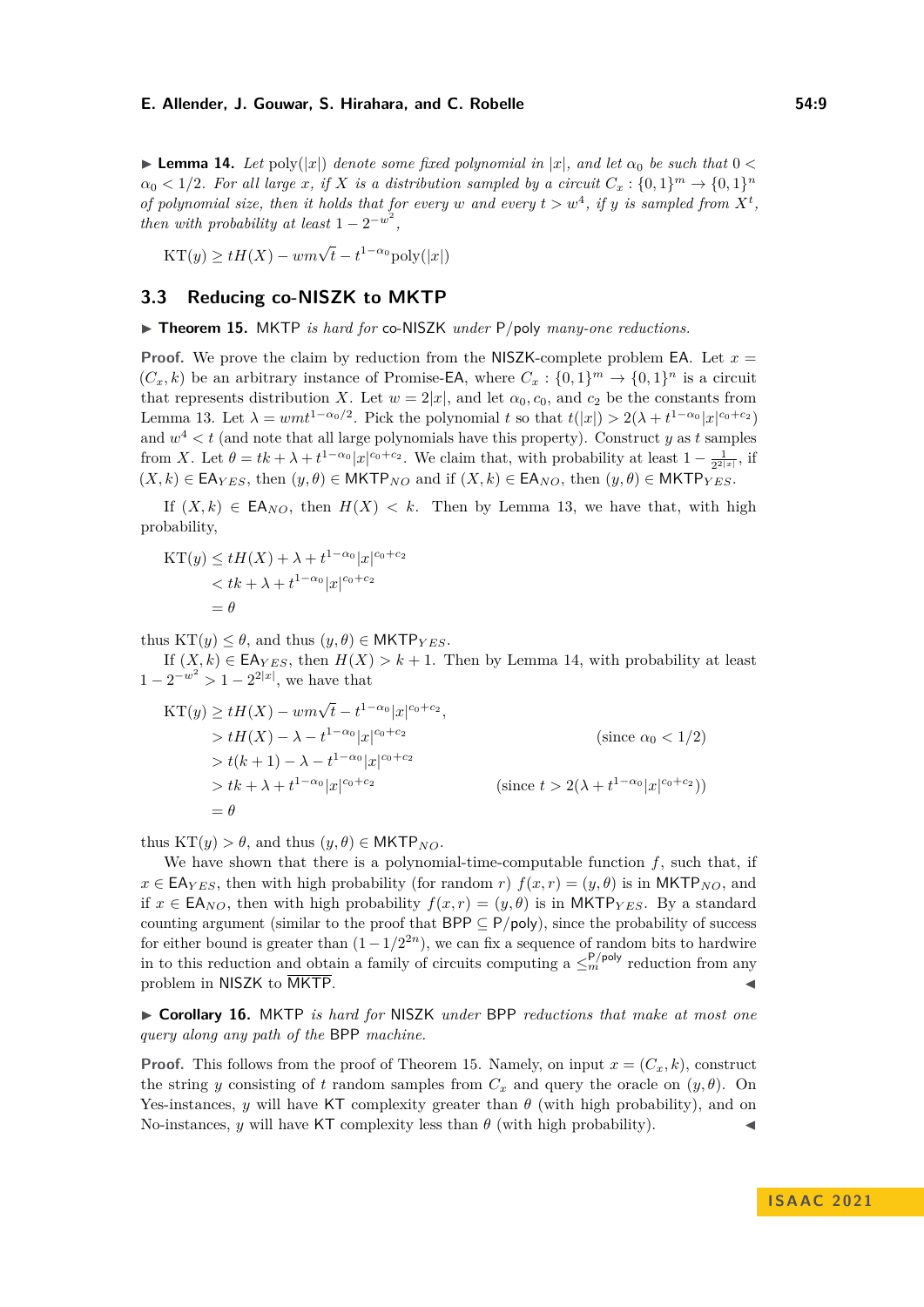#### **54:10 Cryptographic Hardness Under Projections for Kolmogorov Complexity**

▶ **Corollary 17.** MKTP *is hard for* SZK *under non-adaptive* BPP*-Turing reductions.*

**Proof.** Recall from [\[18\]](#page-15-4) that SZK reduces to Promise-EA via non-adaptive (deterministic) reductions. The result is now immediate, from Corollary [16.](#page-8-2)

# <span id="page-9-0"></span>**4 A Complete Problem for NISZK**<sub>L</sub>

Having established a hardness result for MKTP under  $\leq^{\mathsf{P/poly}}_{m}$  reductions, we now establish an analogous hardness result under the much more restrictive  $\leq^{\text{proj}}_{m}$  reductions. For this, we first need to present a complete problem for  $NISZK_L$ .

Recall that the NISZK-complete problem EA deals with the question of approximating the entropy of a distribution represented by a circuit. In order to talk about  $NISZK_L$ , we shall need to consider probability distributions that are represented using restricted class of circuits. In particular, we shall focus on a problem that we denote  $EA_{NC0}$ .

▶ **Definition 18** (Promise-EA<sub>NC<sup>0</sup></sub>). *Promise*-EA<sub>NC<sup>0</sup> *is the promise problem obtained from*</sub> *Promise-*EA*, by considering only instances* (*C, k*) *such that C is a circuit of fan-in two gates, where no output gate depends on more than* four *input gates.*

It is not surprising that  $EA_{NC^0}$  is complete for  $NISZK_L$ . The completeness proof that we present owes much to the proof presented by Dvir et al. [\[15\]](#page-15-6) (showing that an  $NC^0$ -variant of the SZK-complete problem ENTROPYDIFFERENCE is complete for  $SZK<sub>L</sub>$ ) and to the proof presented by Goldreich et al. [\[18\]](#page-15-4) showing that EA is complete for NISZK. We will need to make use of various detailed aspects of the constructions presented in this prior work, and thus we will present the full details here.

First, we show membership in NISZK<sub>L</sub>.

#### **4.1 Membership in NISZK<sup>L</sup>**

<span id="page-9-1"></span>▶ **Theorem 19.** *Promise*-EA<sub>NC</sub><sub>0</sub> ∈ NISZK<sub>L</sub>

The following corollary is a direct analog to [\[18,](#page-15-4) Proposition 1].

▶ **Corollary 20.** *If*  $\Pi$  *is any promise problem that is*  $\leq^{\mathsf{L}}_{m}$  *reducible to*  $\mathsf{EA}_{\mathsf{NC}^0}$ *, then*  $\Pi \in \mathsf{NISZK}_\mathsf{L}$ *.* 

We close this section by presenting an example of a well-studied natural problem in NISZKL. (A graph is said to be *rigid* if it has no nontrivial automorphism.)

▶ **Corollary 21.** *The Non-Isomorphism Problem for Rigid Graphs lies in* NISZK<sup>L</sup>

**Proof.** First note that the proof of Theorem [19](#page-9-1) carries over to show that a problem that we may call  $\mathsf{EA}_{\mathsf{BP}}$  (defined just as  $\mathsf{EA}_{\mathsf{NC}^0}$  but where the distribution is represented as a branching program instead of as an  $NC^0$  circuit) also lies in  $NISZK_L$ . Now observe that the reduction given in Section 3.1 of [\[7\]](#page-14-4) shows how to take as input two rigid graphs on *n* vertices  $(G_0, G_1)$  and build a branching program that takes as input a bitstring *w* of length *t* and *t* permutations  $\pi_1, \ldots, \pi_t$  and output the sequence of *t* permuted graphs  $\pi_i(G_{w_i})$ . It is observed in [\[7\]](#page-14-4) that this distribution has entropy  $t(1+\log n!)$  if the graphs are non-isomorphic, and has entropy at most  $t \log n!$  otherwise.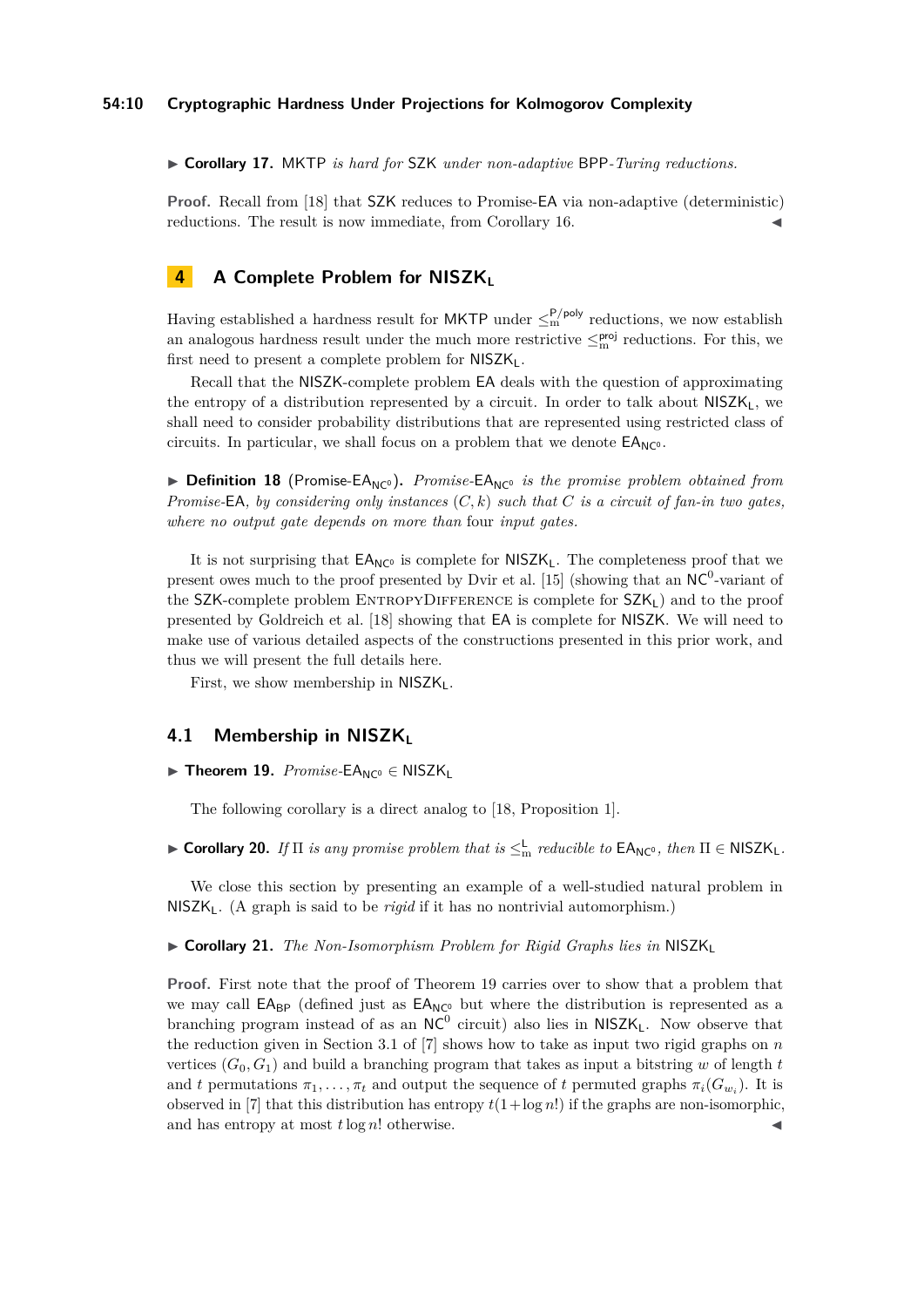# **4.2 Hardness for NISZK**

In order to re-use the tools developed in [\[18\]](#page-15-4), we will follow the structure of the proof given there, showing that EA is hard for NISZK. Namely, we introduce the problem SDU (STATISTICAL DISTANCE FROM UNIFORM) and its  $NC^0$  variant, and prove hardness for  $SDU<sub>NC0</sub>$ .

▶ **Definition 22** (SDU and SDU<sub>NC<sup>0</sup></sub>). *Consider Boolean circuits*  $C_X$  :  $\{0,1\}^m$  →  $\{0,1\}^n$ *representing distributions X. The promise problem*

 $SDU = (SDU_{YES}, SDU_{NO})$ 

*is given by*

$$
SDU_{YES} \stackrel{def}{=} \{C_X : \Delta(X, U_n) < 1/n\}
$$
\n
$$
SDU_{NO} \stackrel{def}{=} \{C_X : \Delta(X, U_n) > 1 - 1/n\}
$$

*where*  $\Delta(X, Y) = \Sigma_{\alpha} |\Pr[X = \alpha] - \Pr[Y = \alpha]|/2$ .

 $SDU_{NC^0}$  *is the analogous problem, where the distributions X are represented by*  $NC^0$ *circuits where no output bit depends on more than* four *input bits.*

It is shown in [\[18,](#page-15-4) Lemma 4.1] that  $C_X$  is in SDU if and only if  $(C_X, n-3)$  is in EA. This yields the following corollary:

<span id="page-10-0"></span>▶ **Corollary 23.**  $SDU_{NC^0} \leq_{m}^{proj} EA_{NC^0}$ .

**Proof.** This is trivial if we assume an encoding of  $SDU_{NC^o}$  instances, such that the NC<sup>0</sup> circuits  $C_X : \{0,1\}^m \mapsto \{0,1\}^n$  are encoded by strings of length given by the standard pairing function  $\frac{m^2+3m+2mn+n+n^2}{2}$  $\frac{2mn+n+n^2}{2}$ , so that the length of an instance of  $\text{SDU}_{\text{NC}^0}$  completely determines *n*. (An  $NC^0$  circuit with *m* inputs and *n* outputs has a description of size  $O(n \log m)$ , and thus it is easy to devise a padded encoding of this much larger length.) Thus, in the projection circuit computing the reduction  $C_X \mapsto (C_X, n-3)$ , the output bits encoding  $n-3$  are hardwired to constants, and the input bits encoding  $C_X$  are copied directly to the output.

<span id="page-10-1"></span>▶ **Theorem 24.** *Promise-EA<sub>NC</sub> and Promise-SDU<sub>NC</sub> are hard for* NISZK<sub>L</sub> *under*  $\leq^{\text{proj}}_{m}$ *reductions.*

**Proof.** By Corollary [23,](#page-10-0) it suffices to show hardness for  $SDU_{NC^0}$ . In order to establish hardness, we need to develop the machinery of *perfect randomized encodings*, which were developed by Applebaum et al. [\[12\]](#page-15-10) and then were applied in the setting of  $SZK_L$  by Dvir et al. [\[15\]](#page-15-6). Due to space limitations, we refer the reader to [\[6\]](#page-14-7) for the discussion of perfect randomized encodings.

# <span id="page-10-2"></span>**4.2.1 SDUNC<sup>0</sup> is Complete for NISZK<sup>L</sup>**

We now have all of the tools required to complete the proof of Theorem [24.](#page-10-1)

Let  $\prod$  be an arbitrary promise problem in  $NISZK<sub>L</sub>$  with proof system  $(P, V)$  and simulator *S* and let *x* be an instance of  $\prod$ . Recall that the job of the simulator *S* is to take a string *x* and some uniformly-generated random bits as input, and produce as output a transcript of the form  $(\sigma, p)$ , such that the probability that any transcript  $(\sigma, p)$  is output by *S* is very close to the probability that, on input *x* with shared randomness  $\sigma$ , the prover *P* sends message *p* to the verifier *V*. Let  $M_x(s)$  denote a routine that simulates  $S(x)$  with randomness *s* to obtain a transcript  $(\sigma, p)$ ; if  $V(x, \sigma, p)$  accepts, then  $M_x(s)$  outputs  $\sigma$ , otherwise it outputs  $0^{|\sigma|}$ . (We can assume without loss of generality that  $|\sigma| = |x|^k$ .) It is shown in [\[18,](#page-15-4) Lemma 4.2] that the map  $x \mapsto M_x$  is a reduction of  $\Pi$  to SDU: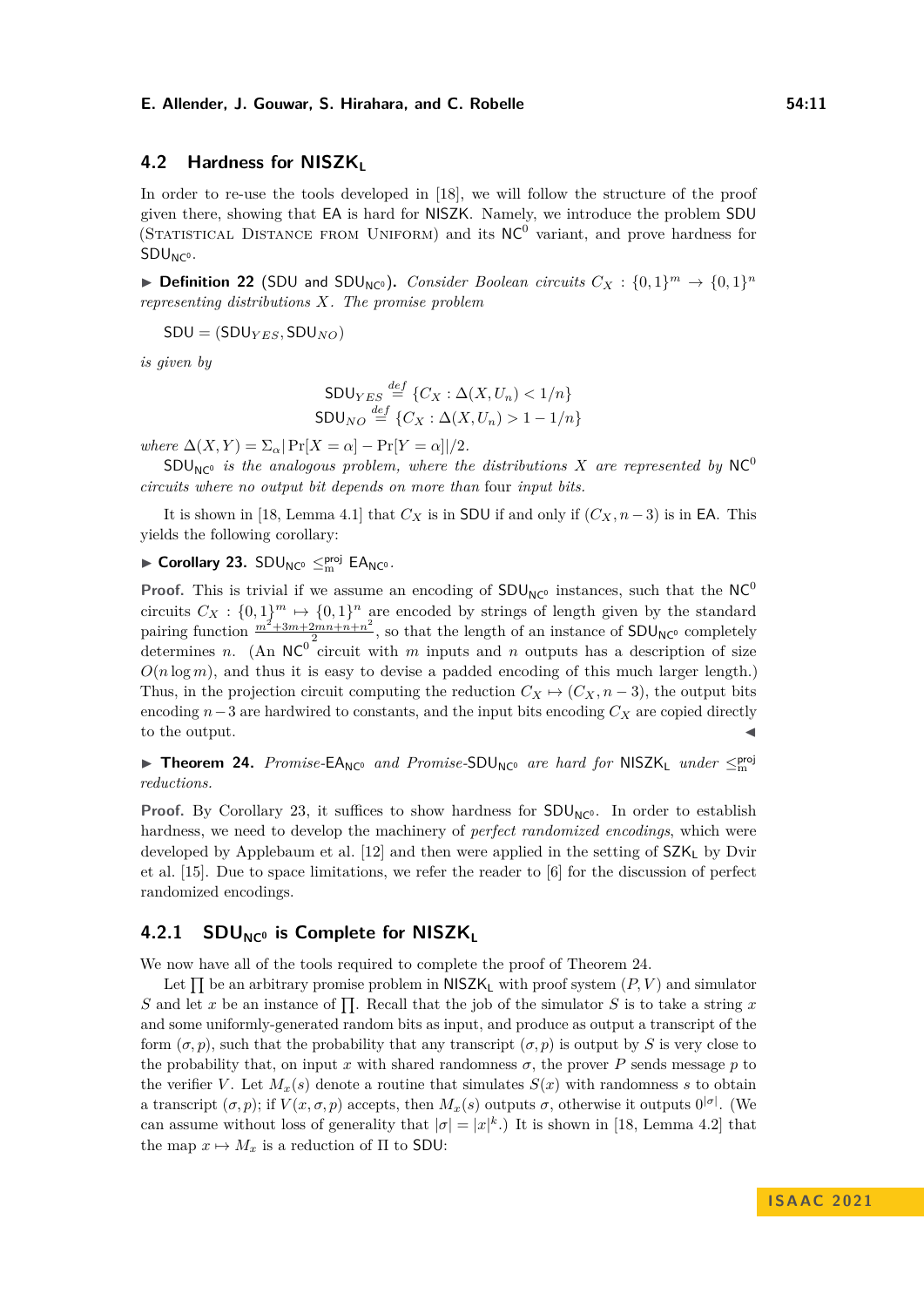#### **54:12 Cryptographic Hardness Under Projections for Kolmogorov Complexity**

 $\triangleright$  Claim 25. If  $x \in \prod_{YES}$ , then  $\Delta(M_x, U_{|x|^k})$  <  $1/|x|^k$ , and  $x \in \prod_{NO}$  implies  $\Delta(M_x, U_{|x|^k})$  $> 1 - 1/|x|^k$ .

The proof of the preceding claim in [\[18,](#page-15-4) Lemma 4.2] actually shows a stronger result. It shows that, if the statistical difference between the output distribution of the simulator and the distribution of true transcripts is at most  $1/e(n)$ , then the statistical difference of  $M<sub>x</sub>$ and the uniform distribution is at most  $1/e(n) + 2^{-n}$  on inputs of length n. Thus, using Definition [1](#page-4-0) (which is equivalent to the definition of NISZK given in [\[18\]](#page-15-4)), the simulator produces a distribution that differs from the uniform distribution by only  $1/n^{\omega(1)}$ . Thus we have the following claim:

<span id="page-11-1"></span> $\triangleright$  Claim 26. Let *c* ∈ N. Then for all large *x*, If  $x \in \prod_{YES}$ , then  $\Delta(M_x, U_{|x|^k})$  < 1/|*x*|<sup>*kc*</sup>, and  $x \in \prod_{NO}$  implies  $\Delta(M_x, U_{|x|^k})) > 1 - 1/|x|^{kc}$ .

Furthermore, it is also shown in [\[18,](#page-15-4) Lemma 3.1] that EA has a NISZK protocol in which the completeness error, soundness error, and simulator deviation are all at most 2 <sup>−</sup>*<sup>m</sup>* on inputs of length *m*. Furthermore, that proof carries over to show that  $\mathsf{E}_\mathsf{B} \in \mathsf{NISZK}_L$  with these same parameters. Thus we obtain the following fact, which we will use later in Section [6.](#page-12-0)

 $\triangleright$  Claim 27. Let  $c \in \mathbb{N}$ . Then for all large *x*, If *x* is a Yes-instance of EA<sub>BP</sub>, then  $\Delta(M_x, U_{|x|^k})$   $\lt 1/2^{|x|-1}$ , and if *x* is a No-instance of EA<sub>BP</sub>, then  $\Delta(M_x, U_{|x|^k})$   $> 1-1/2^{|x|-1}$ .

Since *S* runs in logspace, each bit of  $M_r(s)$  can be simulated with a branching program  $Q_x$ . Furthermore, it is straightforward to see that there is an  $AC^0$ -computable function that takes *x* as input and produces an encoding of  $Q_x$  as output, and it can even be seen that this function can be a *projection*. (To see this, note that in the standard construction of a Turing machine from a logspace-bounded Turing machine *S* (with input (*x, s*)) each node of the branching program has a name that encodes a configuration of the machine, a time step, and the position of the input head. This branching program can be constructed in  $AC^0$ , given only the *length* of x. In order to construct  $Q_x$ , it suffices merely to hardwire in the transitions from any node that is "scanning" some bit position  $x_i$ . That is, if the transition out of node *v* goes to node  $v_0$  if  $x_i = 0$  and to node  $v_1$  if  $x_i = 1$ , then in the adjacency matrix for  $Q_x$ , entry  $(v, v_1) = x_i$  and entry  $(v, v_0)$  is  $\neg x_i$ . This is clearly a projection.)

Now apply the projection of [\[6,](#page-14-7) Lemma 37] to (each output bit of) the branching program  $Q_x$  of size  $\ell$ , to obtain an NC<sup>0</sup> circuit  $C_x$  computing a perfect randomized encoding with blowup  $b = 2^{|x|^k \left(\binom{\ell}{2} - 1\right)(2(\ell-1)^2 - 1)}$ .  $(C_x \text{ has } \log b + |x|^k \text{ output bits.})$ 

Now consider  $|H(C_x) - H(U_{\log b + |x|^k})|$ . By [\[6,](#page-14-7) Lemma 28] this is equal to  $|H(Q_x) + \log b H(U_{\log b+|x|^k})$ . Since  $H(Q_x) = H(M_x)$  and  $H(U_{\log b+|x|^k}) = \log b + H(U_{|x|^k})$ , we have that  $|H(C_x) - H(U_{\log b + |x|^k})| = |H(M_x) - H(U_{|x^k|})|$ . The proof of Theorem [24](#page-10-1) is now complete, by appeal to Claim [26.](#page-11-1)

### <span id="page-11-0"></span>**5 Hardness of MKTP under Projections**

<span id="page-11-2"></span>▶ **Theorem 28.** MKTP *is hard for*  $\text{co-NISZK}_L$  *under nonuniform*  $\leq^{\text{AC}^0}_{m}$  *reductions.* 

An immediate corollary (making use of the "Gap Theorem" of [\[1\]](#page-14-8)) is that MKTP is hard for co-NISZK<sub>L</sub> under  $\leq^{\mathsf{NC}^0}_{m}$  reductions. Below, we improve this, showing hardness under projections.

▶ **Corollary 29.** MKTP *is hard for*  $co-NISZK<sub>L</sub>$  *under nonuniform*  $\leq^{{NC}^0}_{m}$  *reductions.*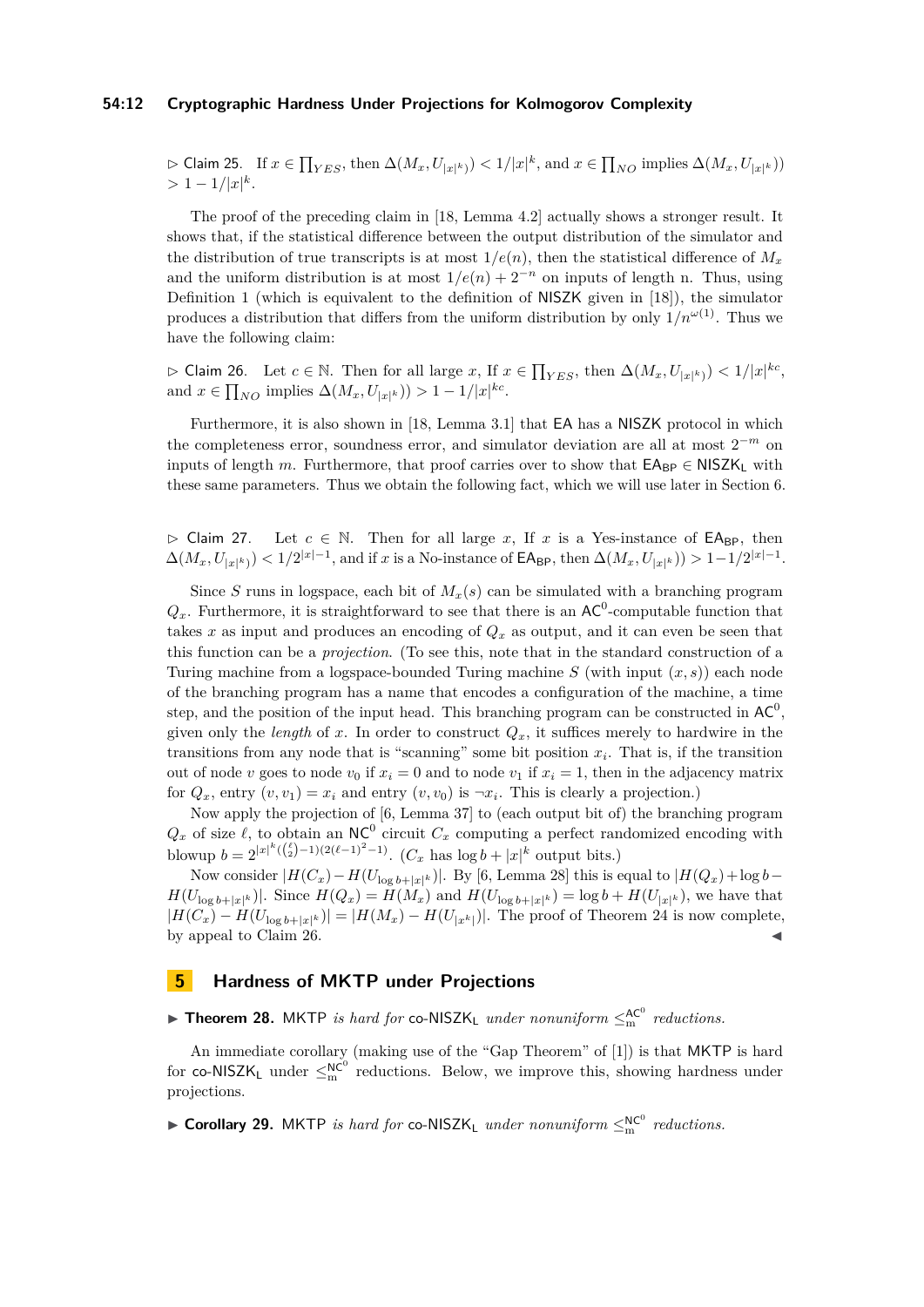# ▶ **Corollary 30.** MKTP *is hard for* co-NISZK<sub>L</sub> *under nonuniform*  $\leq^{\text{proj}}_{m}$  *reductions.*

**Proof.** We now need to claim that the  $AC^0$ -computable reduction of Theorem [28](#page-11-2) can be replaced by a projection. Note that, since  $SDU_{N\text{C}^0}$  is complete for NISZK<sub>L</sub> under projections, and since the reduction from  $SDU_{N}C_0$  to  $EA_{N}C_0$  given in Corollary [23](#page-10-0) always uses the same entropy bound  $n-3$ , we have that it suffices to consider  $\mathsf{EA}_{\mathsf{NC}^0}$  instances  $x = (C_x, k)$  where the bound *k* depends only on the *length* of *x*. Thus the bound  $\theta$  produced by our AC<sup>0</sup> reduction also depends only on the length of *x*, and hence can be hardwired in.

We now need only consider the string *y*. The  $\leq^{\mathsf{AC}^0}_{m}$  reduction presented in the proof of Theorem [28](#page-11-2) takes as input  $C_x$  and  $r$  and produces the bits of  $y$  by feeding bits of  $r$  into  $C_x$ . Let us recall where the  $NC^0$  circuitry producing the *i*-th bit of *y* comes from.

[\[6,](#page-14-7) Lemma35] shows how to take an arbitrary branching program and encode the problem of whether the program accepts as a question about the entropy of a distribution represented as a matrix of degree-three polynomials. Each term in this matrix is of the form  $\sum_{j,k} R_{1(i,k)} L_{(k,j)} R_{2(j,m)}$ , where the matrices  $R_1$  and  $R_2$  are the same for all inputs of of the same length. Thus we need only concern ourselves with the matrix *L*.

In Section [4.2.1,](#page-10-2) it is observed that, given an instance  $x$  of a promise problem in  $NISZK_L$ . the branching program  $Q_x$  that is used, in order to build the matrix  $L$ , can be constructed from x by means of a projection. The "input" to this branching program  $Q_x$  is a sequence of random bits (part of the random sequence *r* that is hardwired in, in order to create the nonuniform  $AC^0$  reduction in the proof of Theorem [28\)](#page-11-2). Thus, the only entries of the matrix L that depend on x are entries of the form  $(u, v)$  where u and v are configurations of a logspace machine, where the machine is scanning  $x_i$  in configuration  $u$ , and it is possible to move to configuration *v*. [\[6,](#page-14-7) Lemma 37] then shows how to construct  $NC^0$  circuitry for each term in the degree-three polynomial constructed from  $Q_x$  in the proof of [\[6,](#page-14-7) Lemma 35]. The important thing to notice here is that each output bit in the  $NC^0$  circuit depends on at most one term of one of the degree-three polynomials, and hence it depends on at most one entry of the matrix *L* – which means that it depends on at most one bit of the string *x*.

Thus, consider any bit  $y_i$  of the string  $y$  produced by the nonuniform  $AC^0$  reduction from Theorem [28.](#page-11-2) Either  $y_i$  does not depend on any bit of x, or it depends on exactly one bit  $x_j$  of *x*. In the latter case, either  $y_i = x_j$  or  $y_i = \neg x_j$ . This defines the projection, as required.  $\blacktriangleleft$ 

The following corollary was pointed out to us by Rahul Santhanam.

▶ Corollary 31. MKTP *does not have* THRESHOLD◦MAJORITY *circuits of size*  $2^{n^o(1)}$ .

**Proof.** This is immediate from the lower bound on the Inner Product mod 2 function that is presented in  $[16]$ . (See also  $[11]$  for a slightly stronger lower bound.)

It should be noted that it remains unknown whether MCSP has THRESHOLD◦MAJORITY circuits of *polynomial size*.

# <span id="page-12-0"></span>**6 An Application: Average-Case Complexity**

The efficient reductions that we have presented have some immediate applications regarding worst-case to average-case reductions. First, we recall the definition of errorless heuristics:

▶ **Definition 32.** *Let A be any language. An* errorless heuristic *for A is an algorithm (or oracle) H such that, for every x*,  $H(x) \in \{Y_{ES}, N_0, ?\}$ , and

- $H(x) = \text{Yes } implies \ x \in A.$
- $H(x) = \text{No }$  *implies*  $x \notin A$ *.*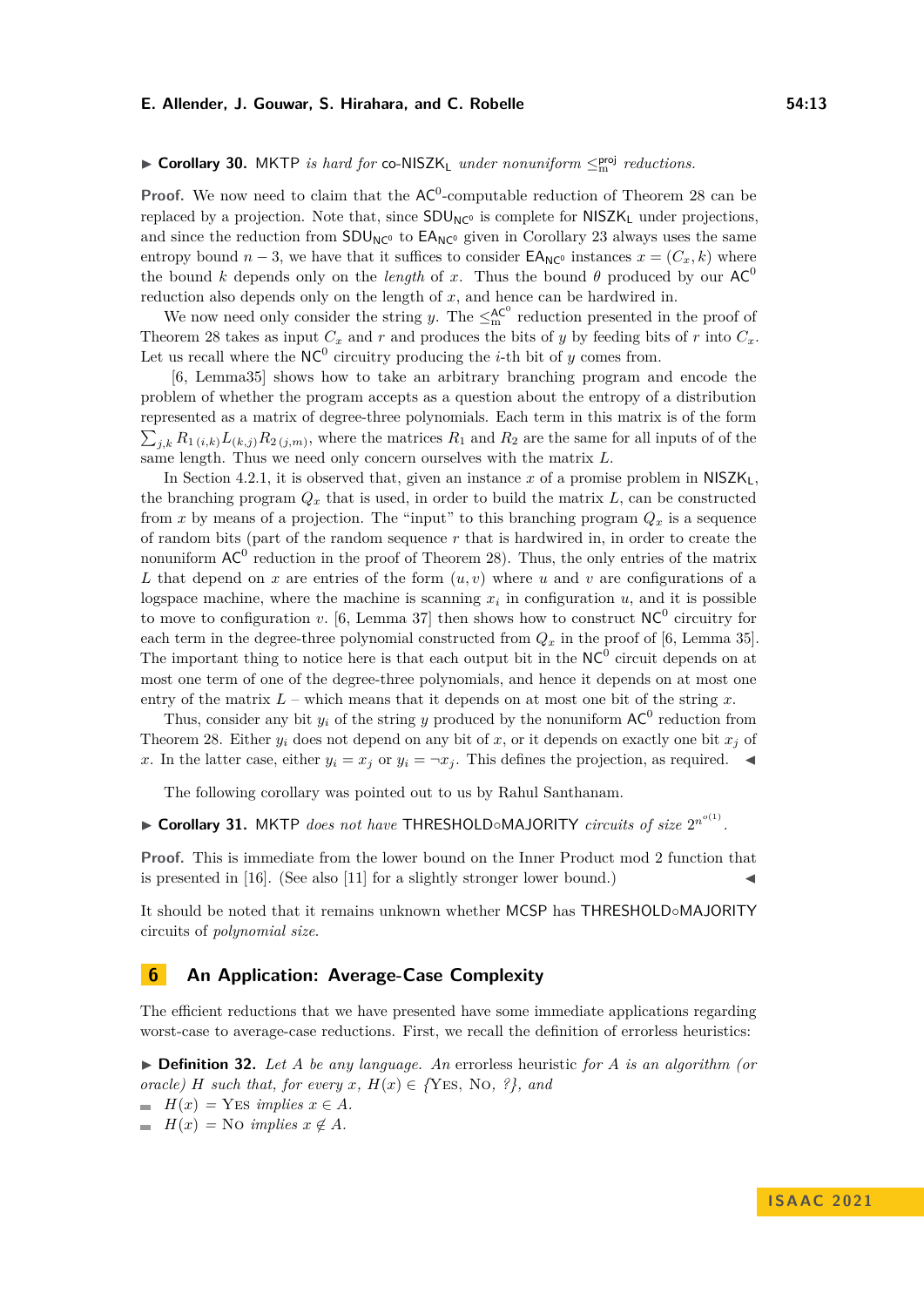#### **54:14 Cryptographic Hardness Under Projections for Kolmogorov Complexity**

▶ **Definition 33.** *A language A* has no average-case errorless heuristics in C *if, for every polynomial p*, and every errorless heuristic  $H \in \mathcal{C}$  for A, there exist infinitely many *n* such  $where \Pr_{x \in U_n}[H(x) = ?] > 1 - 1/p(n).$ 

In order to state our first theorem relating to average-case complexity, we need the following circuit-based definition:

▶ **Definition 34.** *Let* C *be any complexity class. (Usually, we will think of* C *being a class defined in terms of circuits, and the definition is thus phrased in terms of circuits, although it can be adapted for other complexity classes as well.) The class* OR ◦ C *is the class of problems that can be solved by a family of circuits whose output gate is an unbounded fan-in* OR *gate, connected to the outputs of circuits in the class* C*.*

If problems in  $NISZK<sub>L</sub>$  are hard in the worst case, then there are problems in NP that are hard on average:

<span id="page-13-0"></span>▶ **Theorem 35.** Let C be any complexity class that is closed under  $\leq^{\text{proj}}_{m}$  reductions. If NISZK<sub>L</sub>  $\nsubseteq$  OR  $\circ$  *C*, then there is a set *A* in NP that has no average-case errorless heuristics *in* C*.*

The following definition is implicit in the work of Bogdanov and Trevisan [\[14\]](#page-15-8).

<span id="page-13-2"></span> $\triangleright$  **Definition 36.** *A* worst-case to errorless average-case reduction *from a promise problem*  $\prod$ *to a language A is given by a polynomial p and* BPP *machine M, such that A is accepted by M*<sup>*H*</sup> *for every oracle errorless heuristic H for A such that*  $Pr_{x \in U_n}[H(x) = ?] < 1 - 1/p(n)$ *.* 

<span id="page-13-1"></span>▶ **Corollary 37.** *There is a problem A* ∈ NP *such that there is a non-adaptive worst-case to errorless average-case reduction from every problem in* SZK *to A.*

▶ Remark. It is implicitly shown by Hirahara [\[20\]](#page-15-7) that Corollary [37](#page-13-1) holds under *adaptive* reductions. The significance of the improvement from adaptive and non-adaptive reductions lies in the fact that Bogdanov and Trevisan showed that the problems in NP for which there is a non-adaptive worst-case to errorless average-case reduction to a problem in NP lie in NP/poly ∩ coNP/poly [\[14,](#page-15-8) Remark (iii) in Section 4]. Thus SZK may be close to the largest class of problems for which non-adaptive worst-case to errorless average-case reductions to problems in NP exist.

The worst-case to average-case reductions of Definition [36,](#page-13-2) must work for *every* errorless heuristic that has a sufficiently small probability of producing "?" as output. If we consider a less-restrictive notion (allowing a different reduction for different errorless heuristics) then in some cases we can lower the complexity of the reduction from BPP to  $AC^0$ .

 $\triangleright$  **Definition 38.** Let  $\mathcal{D}$  be a complexity class, and let  $\mathcal{R}$  be a class of reducibilities. We say that errorless heuristics for language *A* are average-case hard for D under R reductions *if, for every polynomial p* and every errorless heuristic *H* for *A* where  $Pr_{x \in U_{|x|}}[H(x) = ?] < 1 - 1/p(|x|)$ , *and for every language*  $B \in \mathcal{D}$ , there is a reduction  $r \in \mathcal{R}$  reducing B to H.

▶ **Corollary 39.** *There is a language A* ∈ NP*, such that errorless heuristics for A are average-case hard for* SZK<sup>L</sup> *under non-adaptive* AC<sup>0</sup> *-Turing reductions.*

▶ **Corollary 40.** Let C be any class that is closed under non-adaptive AC<sup>0</sup>-Turing reductions. *If*  $SLK_L \not\subset \mathcal{C}$ , then there is a problem in NP that has no average-case errorless heuristic in  $\mathcal{C}$ .

**Proof.** If  $SZK_L \not\subset C$ , then by Proposition [3,](#page-5-0) NISZK<sub>L</sub> is also not contained in C. The result is now immediate from Theorem [35.](#page-13-0)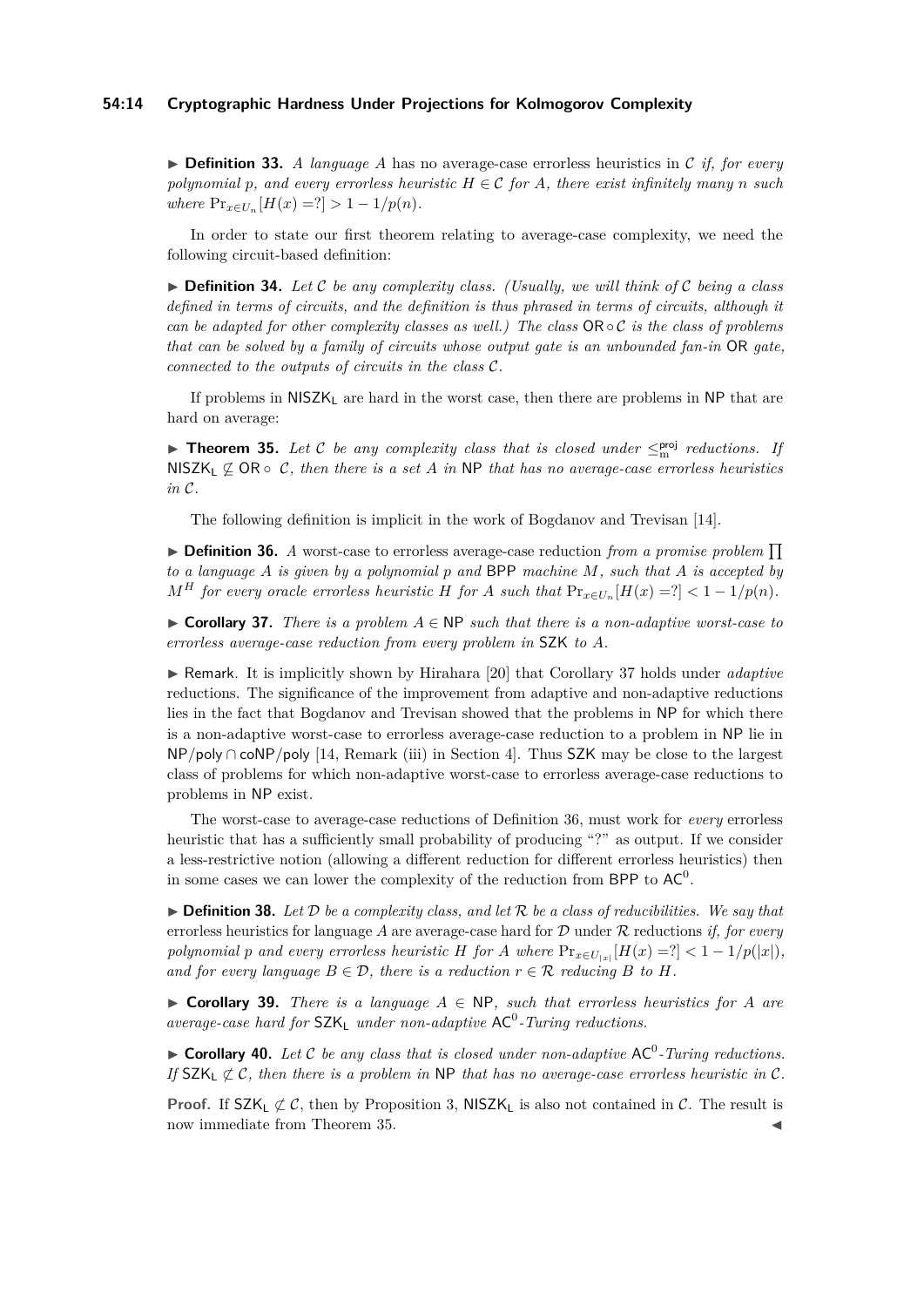▶ Remark. Building on earlier work of Goldwasser et al. [\[19\]](#page-15-12), average-case hardness results for some subclasses of P based on reductions computable by constant-depth threshold circuits were presented in [\[2\]](#page-14-10). (Although certain aspects of the reductions presented in [\[2,](#page-14-10) [19\]](#page-15-12) are computable in  $AC^0$ , in order to obtain deterministic worst-case algorithms, MAJORITY gates are required in those constructions.) We are not aware of any prior work that provides averagecase hardness results based on reductions computable in  $AC^0$ , particularly for classes that are believed to contain problems whose complexity is suitable for cryptographic applications.

# **7 Conclusion and Open Problems**

By focusing on non-uniform versions of  $\leq^P_m$  reductions, we have shed additional light on how MKTP relates to subclasses of SZK. Some researchers are of the opinion that MCSP (and MKTP) are likely complete for NP under some type of reducibility, and some recent progress seems to support this [\[25\]](#page-15-13). For those who share this opinion, a plausible first step would be to show that MKTP is hard not only for co-NISZK, but also for NISZK, under  $\leq^{\mathsf{P/poly}}_{m}$  reductions. (Work by Lovett and Zhang points out obstacles to providing such a reduction via "black box" techniques [\[29\]](#page-16-7).) And of course, it will be very interesting to see if our hardness results for MKTP hold also for MCSP.

#### **References**

- <span id="page-14-8"></span>**1** Manindra Agrawal, Eric Allender, and Steven Rudich. Reductions in circuit complexity: An isomorphism theorem and a gap theorem. *Journal of Computer and System Sciences*, 57(2):127–143, 1998.
- <span id="page-14-10"></span>**2** Eric Allender, V Arvind, Rahul Santhanam, and Fengming Wang. Uniform derandomization from pathetic lower bounds. *Philosophical Transactions of the Royal Society A: Mathematical, Physical and Engineering Sciences*, 370(1971):3512–3535, 2012. [doi:10.1098/rsta.2011.0318](https://doi.org/10.1098/rsta.2011.0318).
- <span id="page-14-6"></span>**3** Eric Allender, Azucena Garvia Bosshard, and Amulya Musipatla. A note on hardness under projections for graph isomorphism and time-bounded Kolmogorov complexity. Technical Report TR20-158, Electronic Colloquium on Computational Complexity (ECCC), 2020.
- <span id="page-14-0"></span>**4** Eric Allender, Harry Buhrman, Michal Kouck`y, Dieter Van Melkebeek, and Detlef Ronneburger. Power from random strings. *SIAM Journal on Computing*, 35(6):1467–1493, 2006. [doi:](https://doi.org/10.1007/978-3-662-03927-4) [10.1007/978-3-662-03927-4](https://doi.org/10.1007/978-3-662-03927-4).
- <span id="page-14-1"></span>**5** Eric Allender and Bireswar Das. Zero knowledge and circuit minimization. *Information and Computation*, 256:2–8, 2017. Special issue for MFCS '14. [doi:10.1016/j.ic.2017.04.004](https://doi.org/10.1016/j.ic.2017.04.004).
- <span id="page-14-7"></span>**6** Eric Allender, John Gouwar, Shuichi Hirahara, and Caleb Robelle. Cryptographic hardness under projections for time-bounded Kolmogorov complexity. Technical Report TR21-010, Electronic Colloquium on Computational Complexity (ECCC), 2021.
- <span id="page-14-4"></span>**7** Eric Allender, Joshua A Grochow, Dieter Van Melkebeek, Cristopher Moore, and Andrew Morgan. Minimum circuit size, graph isomorphism, and related problems. *SIAM Journal on Computing*, 47(4):1339–1372, 2018. [doi:10.1137/17M1157970](https://doi.org/10.1137/17M1157970).
- <span id="page-14-5"></span>**8** Eric Allender and Shuichi Hirahara. New insights on the (non-) hardness of circuit minimization and related problems. *ACM Transactions on Computation Theory*, 11(4):1–27, 2019. [doi:](https://doi.org/10.1145/3349616) [10.1145/3349616](https://doi.org/10.1145/3349616).
- <span id="page-14-2"></span>**9** Eric Allender, Dhiraj Holden, and Valentine Kabanets. The minimum oracle circuit size problem. *Computational Complexity*, 26(2):469–496, 2017. [doi:10.1007/s00037-016-0124-0](https://doi.org/10.1007/s00037-016-0124-0).
- <span id="page-14-3"></span>**10** Eric Allender, Rahul Ilango, and Neekon Vafa. The non-hardness of approximating circuit size. *Theory of Computing Systems*, 65(3):559–578, 2021. [doi:10.1007/s00224-020-10004-x](https://doi.org/10.1007/s00224-020-10004-x).
- <span id="page-14-9"></span>**11** Kazuyuki Amano. On the size of depth-two threshold circuits for the inner product mod 2 function. In Alberto Leporati, Carlos Martín-Vide, Dana Shapira, and Claudio Zandron, editors, *Language and Automata Theory and Applications – 14th International Conference (LATA)*, volume 12038 of *Lecture Notes in Computer Science*, pages 235–247. Springer, 2020. [doi:10.1007/978-3-030-40608-0\\_16](https://doi.org/10.1007/978-3-030-40608-0_16).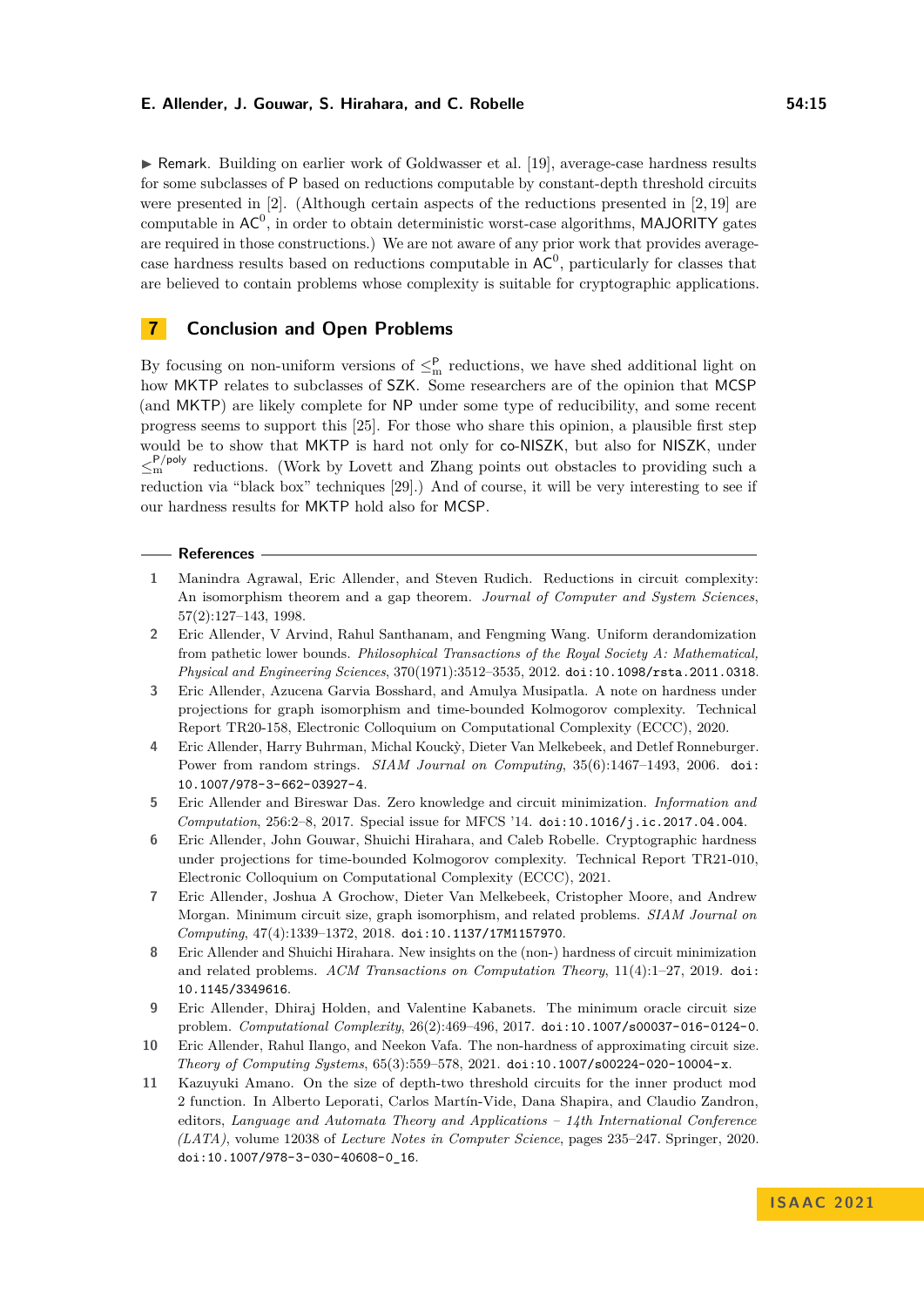#### **54:16 Cryptographic Hardness Under Projections for Kolmogorov Complexity**

- <span id="page-15-10"></span>**12** Benny Applebaum, Yuval Ishai, and Eyal Kushilevitz. Cryptography in NC<sup>0</sup> . *SIAM Journal on Computing*, 36(4):845–888, 2006. [doi:10.1137/S0097539705446950](https://doi.org/10.1137/S0097539705446950).
- <span id="page-15-9"></span>**13** Manuel Blum, Alfredo De Santis, Silvio Micali, and Giuseppe Persiano. Noninteractive zero-knowledge. *SIAM Journal on Computing*, 20(6):1084–1118, 1991. [doi:10.1137/0220068](https://doi.org/10.1137/0220068).
- <span id="page-15-8"></span>**14** Andrej Bogdanov and Luca Trevisan. On worst-case to average-case reductions for NP problems. *SIAM J. Comput.*, 36(4):1119–1159, 2006. [doi:10.1137/S0097539705446974](https://doi.org/10.1137/S0097539705446974).
- <span id="page-15-6"></span>**15** Zeev Dvir, Dan Gutfreund, Guy N Rothblum, and Salil P Vadhan. On approximating the entropy of polynomial mappings. In *Second Symposium on Innovations in Computer Science*, 2011.
- <span id="page-15-11"></span>**16** Jürgen Forster, Matthias Krause, Satyanarayana V. Lokam, Rustam Mubarakzjanov, Niels Schmitt, and Hans Ulrich Simon. Relations between communication complexity, linear arrangements, and computational complexity. In *Proc. 21st Foundations of Software Technology and Theoretical Computer Science (FSTTCS)*, volume 2245 of *Lecture Notes in Computer Science*, pages 171–182. Springer, 2001. [doi:10.1007/3-540-45294-X\\_15](https://doi.org/10.1007/3-540-45294-X_15).
- <span id="page-15-0"></span>**17** Bin Fu. Hardness of sparse sets and minimal circuit size problem. In *Proc. Computing and Combinatorics – 26th International Conference (COCOON)*, volume 12273 of *Lecture Notes in Computer Science*, pages 484–495. Springer, 2020. [doi:10.1007/978-3-030-58150-3\\_39](https://doi.org/10.1007/978-3-030-58150-3_39).
- <span id="page-15-4"></span>**18** Oded Goldreich, Amit Sahai, and Salil Vadhan. Can statistical zero knowledge be made non-interactive? or On the relationship of SZK and NISZK. In *Annual International Cryptology Conference*, pages 467–484. Springer, 1999. [doi:10.1007/3-540-48405-1\\_30](https://doi.org/10.1007/3-540-48405-1_30).
- <span id="page-15-12"></span>**19** Shafi Goldwasser, Dan Gutfreund, Alexander Healy, Tali Kaufman, and Guy N. Rothblum. A (de)constructive approach to program checking. In *Proceedings of the 40th Annual ACM Symposium on Theory of Computing (STOC)*, pages 143–152. ACM, 2008. [doi:10.1145/](https://doi.org/10.1145/1374376.1374399) [1374376.1374399](https://doi.org/10.1145/1374376.1374399).
- <span id="page-15-7"></span>**20** Shuichi Hirahara. Non-black-box worst-case to average-case reductions within NP. In *59th IEEE Annual Symposium on Foundations of Computer Science (FOCS)*, pages 247–258. IEEE Computer Society, 2018. [doi:10.1109/FOCS.2018.00032](https://doi.org/10.1109/FOCS.2018.00032).
- <span id="page-15-1"></span>**21** Shuichi Hirahara. Non-disjoint promise problems from meta-computational view of pseudorandom generator constructions. In *35th Computational Complexity Conference (CCC)*, volume 169 of *LIPIcs*, pages 20:1–20:47. Schloss Dagstuhl – Leibniz-Zentrum für Informatik, 2020. [doi:10.4230/LIPIcs.CCC.2020.20](https://doi.org/10.4230/LIPIcs.CCC.2020.20).
- **22** Shuichi Hirahara and Rahul Santhanam. On the average-case complexity of MCSP and its variants. In *32nd Conference on Computational Complexity (CCC)*, volume 79 of *LIPIcs*, pages 7:1–7:20. Schloss Dagstuhl – Leibniz-Zentrum für Informatik, 2017. [doi:10.4230/LIPIcs.CCC.](https://doi.org/10.4230/LIPIcs.CCC.2017.7) [2017.7](https://doi.org/10.4230/LIPIcs.CCC.2017.7).
- **23** Shuichi Hirahara and Osamu Watanabe. Limits of minimum circuit size problem as oracle. In *31st Conference on Computational Complexity (CCC)*, volume 50 of *LIPIcs*, pages 18:1–18:20. Schloss Dagstuhl – Leibniz-Zentrum für Informatik, 2016. [doi:10.4230/LIPIcs.CCC.2016.18](https://doi.org/10.4230/LIPIcs.CCC.2016.18).
- <span id="page-15-2"></span>**24** John M. Hitchcock and Aduri Pavan. On the NP-completeness of the minimum circuit size problem. In *35th IARCS Annual Conference on Foundation of Software Technology and Theoretical Computer Science (FSTTCS)*, volume 45 of *LIPIcs*, pages 236–245. Schloss Dagstuhl – Leibniz-Zentrum für Informatik, 2015. [doi:10.4230/LIPIcs.FSTTCS.2015.236](https://doi.org/10.4230/LIPIcs.FSTTCS.2015.236).
- <span id="page-15-13"></span>**25** Rahul Ilango, Bruno Loff, and Igor Carboni Oliveira. NP-hardness of circuit minimization for multi-output functions. In *35th Computational Complexity Conference (CCC)*, volume 169 of *LIPIcs*, pages 22:1–22:36. Schloss Dagstuhl – Leibniz-Zentrum für Informatik, 2020. [doi:10.4230/LIPIcs.CCC.2020.22](https://doi.org/10.4230/LIPIcs.CCC.2020.22).
- <span id="page-15-3"></span>**26** Valentine Kabanets and Jin-yi Cai. Circuit minimization problem. In *Proceedings of the Thirty-Second Symposium on Theory of Computing (STOC)*, pages 73–79, 2000. [doi:10.1145/](https://doi.org/10.1145/335305.335314) [335305.335314](https://doi.org/10.1145/335305.335314).
- <span id="page-15-5"></span>**27** Valentine Kabanets, Daniel M. Kane, and Zhenjian Lu. A polynomial restriction lemma with applications. In *Proceedings of the 49th Annual Symposium on Theory of Computing (STOC)*, pages 615–628. ACM, 2017. [doi:10.1145/3055399.3055470](https://doi.org/10.1145/3055399.3055470).